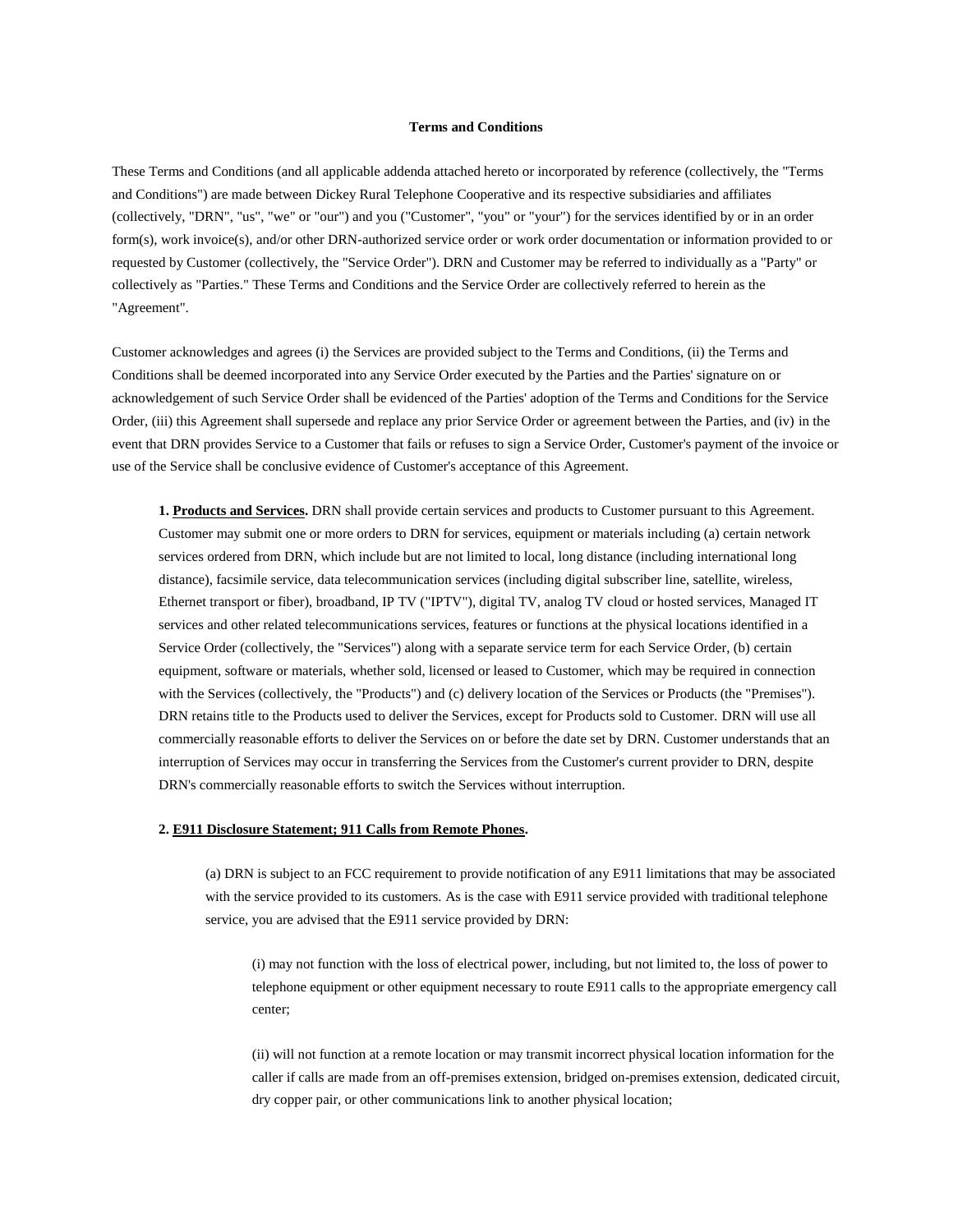(iii) will not function if the telephone equipment or other equipment necessary to place calls is not correctly configured;

(iv) may not transmit the correct physical address for the E911 call due to incorrect information provided by you, use of a non-native telephone number or delays in loading or updating automatic number identification and location information into the E911 databases;

(v) may not be capable of being received and/or processed by an emergency call center due to the center's technical limitations; and

(vi) may be affected by other factors or events, such as the quality of the broadband connection and network congestion.

(b) Your acknowledgement and agreement to the Service Order(s), this Agreement or your continued use and payment for the Services or Products will serve as your acknowledgement that DRN has advised you of these potential limitations. The actual physical location of the building (as assigned by the county E911 coordinator) where the primary service line is delivered shall be the registered location that will be provided to the emergency call center when you place a 911 call.

**3. Customer's Obligations.** Without limiting any other obligations Customer may have hereunder, Customer hereby authorizes, represents and warrants, agrees to and/or shall:

(a) Customer is of legal age to enter into this Agreement if an individual and if an entity has the full power and authority to enter into this Agreement;

(b) provide and maintain, as applicable, adequate space, power (including batteries, if such Products are powered by batteries), broadband internet connection and climate control, for the Services and the Products;

(c) provide DRN with continuous and reasonable access and rights to the Premises for access to all equipment and facilities, including, but not limited to, routes for DRN's cable access, antenna mounting, wall penetration and wall attachments to the Premises;

(d) authorizes DRN to Customer's consumer report or credit report from consumer reporting agencies and Customer certifies any information contained in such consumer report is true and accurate to the best of Customer's knowledge;

(e) Customer is responsible for the perfecting and establishing warranty and maintenance for any promotional consumer electronics provided by DRN, including, but not limited to, all costs for such warranty and maintenance; and

(f) pay DRN:

(i) in advance or arrears for monthly charges billed by DRN for the Services and Products on the twentieth (20) day of each month or as agreed to in a Service Order or otherwise (e.g., pursuant to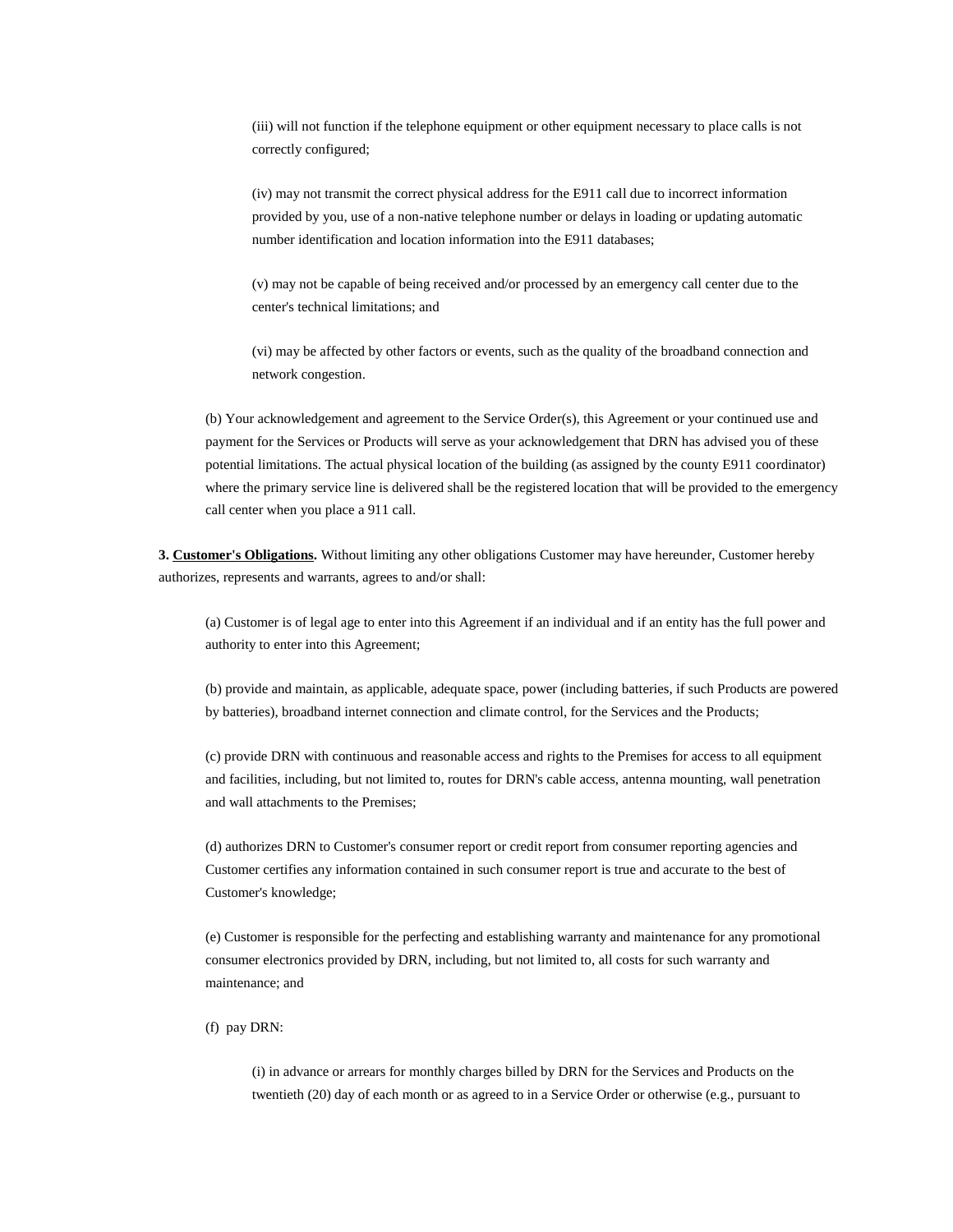authorizations or elections granted or made through DRN's online customer portal), with adjustments applicable to following months, including the applicable late payment fee per month as published by DRN from time to time, which the first monthly invoiced amount will include the period from the installation of the Service(s) through the end of the month, including installation charges for the Services or Products;

(ii) all charges for the Service and Products, including, but not limited to (A) any unauthorized charges, fraudulent charges, charges incurred due to hacking of your account or incurred by a third party in relation to the Services or Products, (B) all undisputed portions of charges and (C) all service charges for visits to the Premises (unless waived);

(iii) any damages caused by Customer, or allowed to be caused, to the Products, including, but not limited to, Customer's negligence or willful acts or by fire, electrical, lightning surges, or any other cause except DRN's equipment malfunction;

(iv) all non-recurring charges (e.g., installation fees, setup fees, reconnect fees, and other fees related to providing the Services or Products) associated with the installation or delivery of the Services or Products, unless specifically waived on the Service Order submitted for the Services or the Products;

(v) any deposit required by DRN, which such deposit based on applicants credit history; and

(vi) all applicable taxes, including, but not limited to, federal, state, or local use, excise, sale, access, franchise, license fees, taxes, duties, or other governmental taxes, fees or liabilities incurred by Customer, however designated, whether charged to or against DRN or Customer for the Services or Products furnished by DRN;

(g) take all necessary and reasonable precautions in:

(i) guarding against the acts or causes of any action to rearrange, disconnect, remove, attempt to repair, or otherwise tamper with the Products, the Services or any facilities or equipment installed or owned by DRN;

(ii) prohibiting the use the Services, the Products, or any facilities or equipment installed by DRN for any purpose (legal or otherwise) other than as contemplated by this Agreement; and

(iii) maintaining and operating Customer's activities, facilities, and equipment to protect against hazard or injury and to avoid interfering with the Services or the Products;

(h) upon cancellation or termination of any Service:

(i) return to DRN or allow DRN to retrieve the Products undamaged and in good working order and condition;

(ii) pay DRN the charges identified in a Service Order for any damaged or unreturned Products; and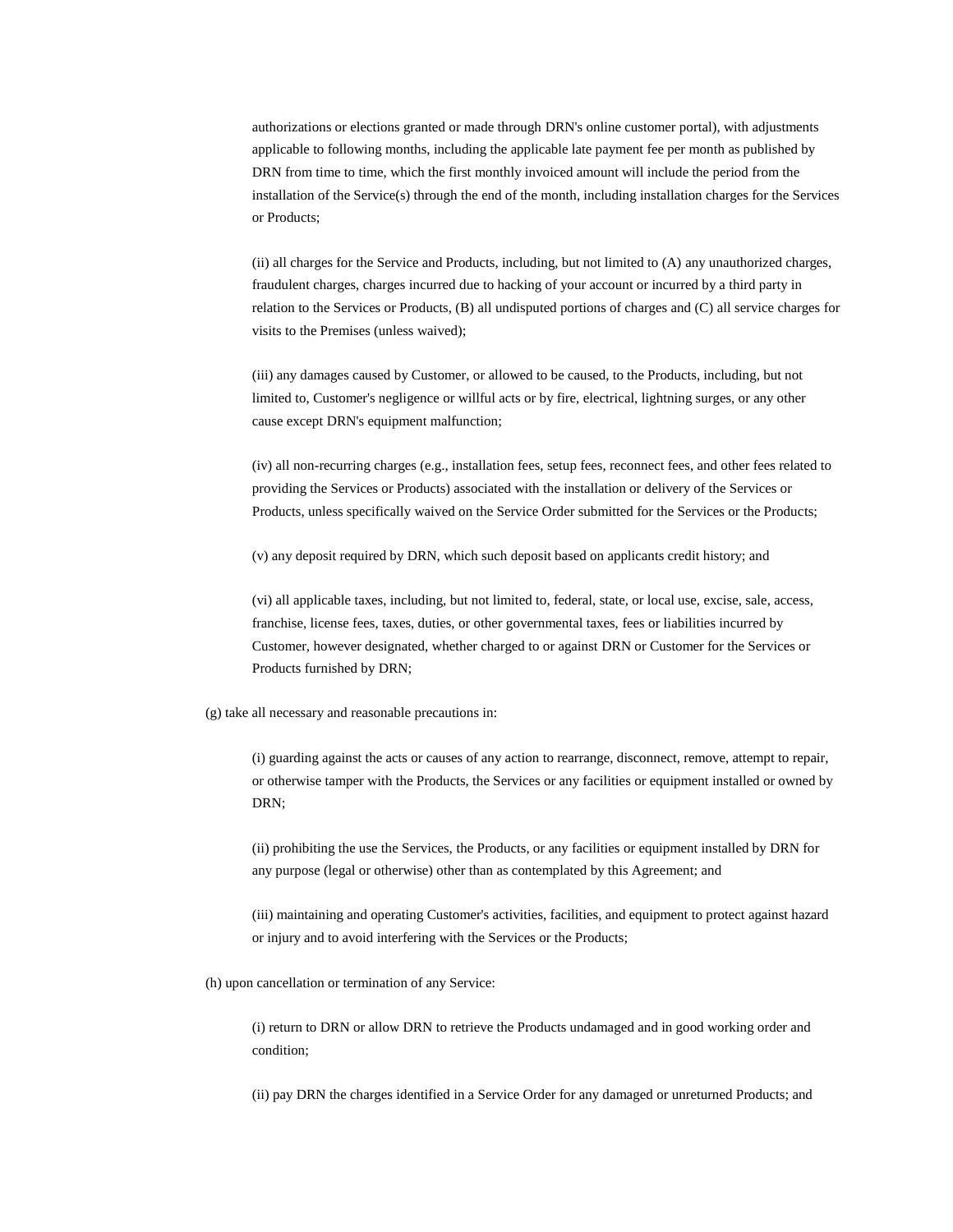(iii) pay DRN for any applicable Termination Fee (defined below) and promotional credits, promotional gifts or promotional consumer electronics DRN provided in connection with the Products or Services;

(i) Customer shall not:

(i) use the Services, the Products or any facilities or equipment of DRN for any unlawful, fraudulent, improper or inappropriate purposes;

(ii) use any automated means to manipulate the Services or Products;

(iii) commit or support the unauthorized access to prohibited areas in connection with or in relation to the Products or Services (such violation may lead to Service and Product termination and/or criminal prosecution);

(iv) sell, re-sell, distribute or allow to be distributed any of the Services or Products provided by DRN;

(v) during the term and Services or Products are provided and for a period of 2 years thereafter, Customer shall not hire, retain or attempt to hire or retain any employee or independent contractor of DRN or in any way interfere with the relationship between DRN and DRN employees or independent contractors; and

(vi) use DRN products or services to compete with DRN in providing any of the Products or Services, without regulatory, franchise and jurisdictional authority, DRN's prior written consent; and

(j) Customer shall:

(i) notify DRN by phone, email or web before the due date of any invoice in which Customer has a dispute, Customer acknowledges and agrees that any failure to dispute the charge prior to the due date will be deemed a waiver of any right to dispute such invoiced amount;

(ii) be solely responsible for the contents of his, her or its usage of the Services and Products;

(iii) comply with all regulations, policies and procedures of networks connected to the Services; and

(iv) to the extent Customer becomes actually aware, report misuse or abuse of the Services or Products provided by DRN to 701-344-5000.

#### **4. Legal Compliance.**

(a) You expressly agree that you are subject to and will comply with all applicable laws, rules and regulations related to your use of the Services and the Products, including, without limitation, wiretapping, eavesdropping, privacy, voyeurism, child pornography or similar laws, and that your use of the Services and Products is at your own risk. You are solely responsible, and we shall have no liability whatsoever, for any and all pictures, audio,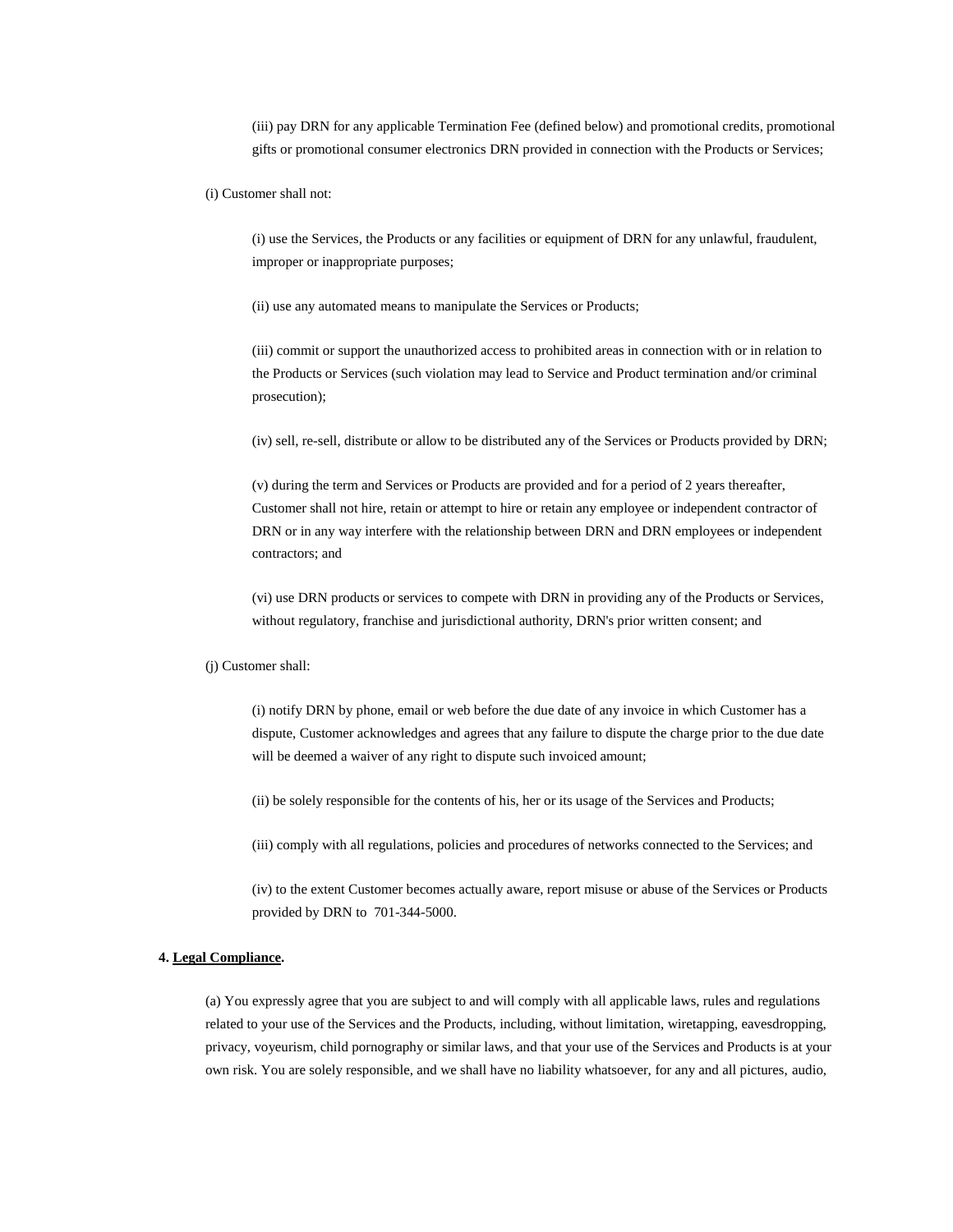video or other data that you upload, download, monitor, record, store, post, email, transmit, disclose or otherwise make available using the Products or the Services.

(b) You are required and agree to maintain compliance with all applicable state and federal call recording laws and regulations, and under no circumstances shall DRN be held responsible or held liable for such compliance. You agree that, if you select settings as part of the Services that involve monitoring, recording, storing, or disclosing oral communications made by you and third parties, you consent to such monitoring, recording, storage and disclosure, on behalf of yourself and any minor children for whom you are the parent or legal guardian. You may need to inform your employees and third-parties whom you call that their calls are being recorded. You are responsible for obtaining any and all legally-required consents when you make a call with call recording enabled.

(c) You acknowledge that DRN may be required by applicable law to disclose communications and records stored by DRN, including, but not limited to, communications related to your use of the Services and the Products, to government agencies and law enforcement. You consent to such disclosure.

(d) The Services and Products are protected by trademark, copyright, patent and/or intellectual property laws and international treaty provisions, which you agree to comply with.

**5. Delivery of the Services and Products.** The Services and Products provided pursuant to this Agreement are subject to the continuing availability of all underlying facilities and the Services and Products themselves. DRN may modify the pricing, packaging, bundling, underlying provider, technology, term, content, channel line-up of Services upon 30-day notice to Customer. DRN may also terminate any or all Services provided pursuant to this Agreement without further liability to Customer, upon notice to Customer. Any Services or local programming will be provided using "commercially reasonable efforts" and the Services may not be available in all locations. Customer hereby grants DRN the explicit authority to change third party service providers, originating service providers or unlimited long distance service providers for any Service that is not specifically sold, delivered, fulfilled or originated by DRN. DRN may, in its sole discretion and at any time, change the underlying Internet carrier, long distance carrier, television content provider, channel line-up, news group provider, RSS feed, transport company, monitoring company, managed service company, software company or any other underlying service.

**6. Suspension of Services.** If DRN does not receive payment in full on or before the respective due date, DRN shall have the right, to suspend, disconnect, or discontinue the Services, charge all applicable late fees, disconnect fees, vacation rate fees, reconnect fees and, upon demand from DRN, Customer shall return all Products.

**7. Vacation Rate Policy.** At DRN's discretion and at vacation rates that are set by DRN, as adjusted from time to time, DRN offers a vacation rate policy that provides cooperative customers the opportunity to temporarily suspend Service during periods of extended absence from their residence within the DRN operating or service territory. The primary purpose is to avoid the full burden of the monthly charges, avoid disconnect and reconnect fees required by regulators, avoid breach of term agreements and avoid delays waiting for physical installation or de-installation of Service. During any period where vacation rates apply, any Service term, agreement or contract, excluding promotions, will be extended by the number of months the Customer utilized the vacation rate relief. In the event that the Service term, agreement, contract or promotional offer stipulates a price guarantee, free use period or similar marketing offer, the duration of such offer will continue through the vacation rate period and such offer shall not be extended. The maximum term for vacation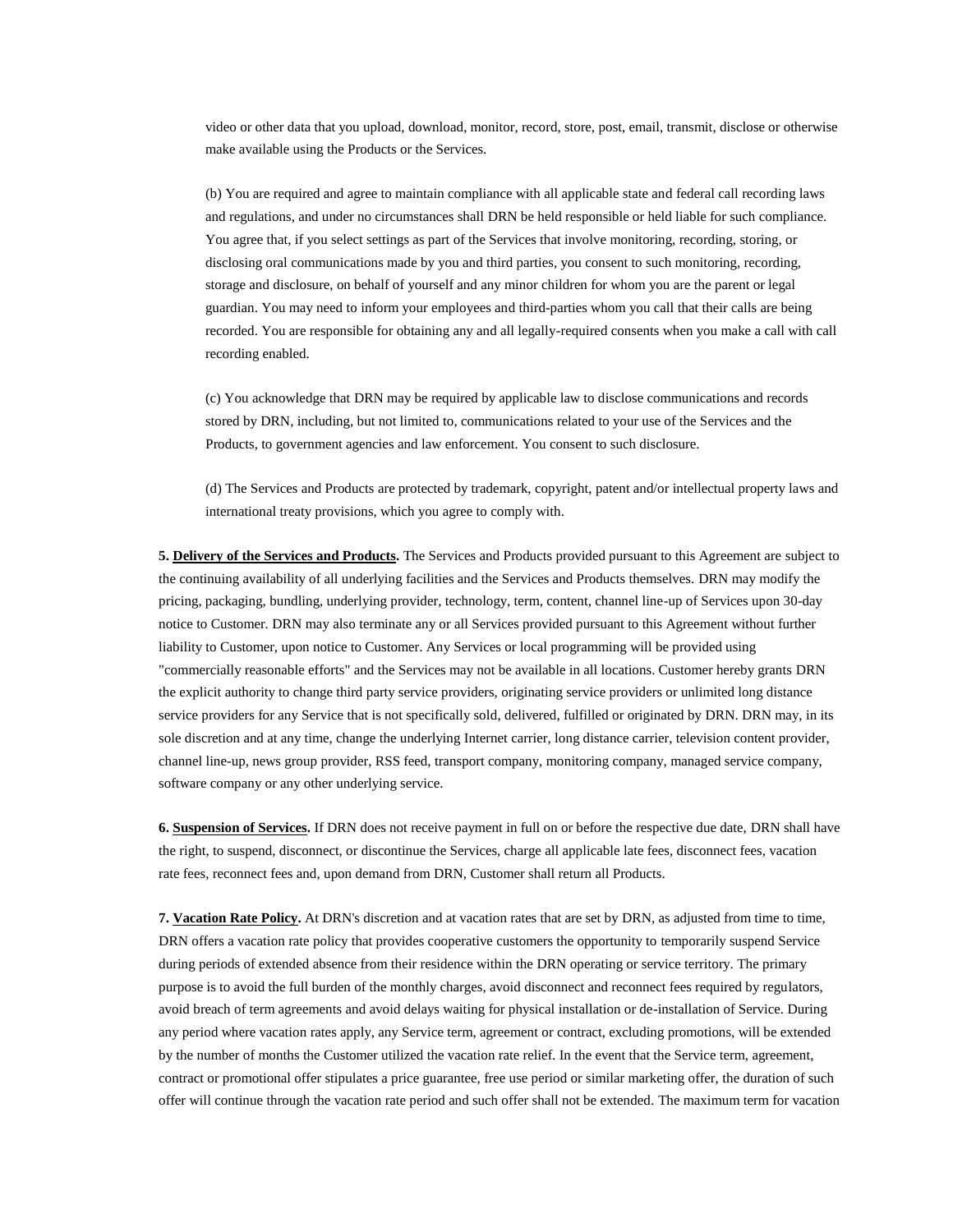rates is 12 months after which Service will be disconnected. Early termination penalties may apply if the terms and conditions of this Agreement are not fulfilled.

**8. Service Portability & Relocation.** DRN provides for Service portability and relocation within the DRN facility based service territory subject to the following conditions: (a) applicable relocation fees will apply, (b) if the Services are under a term agreement, the agreement will transfer without penalty, (c) in the event a Service is not available at the new address of the relocation and such address is within the DRN facility based territory, the then existing term will be waived for only such Service(s) that is unavailable at the new location and (d) all term commitments, penalties and construction fees will be immediately due if the Services provided were made possible by construction investments or fees waived in lieu of a service term commitment, those fees may be prorated. For relocation outside the DRN facility based service territory where services are not relocated, all term commitments, penalties and construction fees will be immediately due if the Services provided were made possible by construction investments or fees waived in lieu of a service term commitment, those fees may be prorated as applicable.

**9. System Maintenance.** DRN performs scheduled and unscheduled maintenance and repair of the network from timeto-time, including, but not limited to, between 12:00 a.m. and 5:00 a.m. DRN reserves the right to disrupt the Services at any time for emergency maintenance and repair. If Customer experiences an outage of Services for an unscheduled, nonmaintenance related outage, and that is not otherwise provided for in this Agreement, then Customer's sole remedy is issuance of any applicable credits pursuant to Section 10. If Customer experiences an outage of Service(s) for a scheduled, regular maintenance related outage, Customer shall not receive any credits unless such outage exceeds twenty-four (24) continuous hours, then such outage shall be credited pursuant to Section 10 herein as if such outage was deemed "unscheduled."

**10. Technical Support.** DRN performs certain Customer specific technical support services from time-to-time, including, but not limited to, installation, troubleshooting, or repair of Customer hardware or software which may be required in connection with the Services or Products. DRN will use its best efforts to resolve Customer technical problems in a professional, reasonable, and timely matter. Response times may be delayed due to research and inquiries, as may be necessary. DRN does not assure that every request for technical support will be resolved. Customer technical problems may be a result of hardware or software failure, corruption, or user error and may not be correctable. DRN reserves the right to refuse to provide technical support services if it is believed such technical support services may cause damage or create problems, if minimum system requirements are not met, or if technical conditions or Customer requirements are unusual, extensive, or beyond DRN's control as reasonably determined by DRN. DRN will never share anything it may find or come across on a Customer's hardware or software unless required by applicable law to disclose such content or information to government agencies and law enforcement. You consent to such disclosure.

### **11. Credits.**

(a) Product(s). DRN's sole responsibility to Customer for the failure of any Product shall be that Product's repair or replacement determined in DRN's sole discretion.

(b) Service(s). DRN's sole responsibility to Customer and Customer's sole remedy against DRN for any unscheduled interruption, defined as DRN's inability to provide a service level of 99.9% or more, in a 30 day month, of the Services (a "Service Disruption") for DRN Services shall be the issuance of applicable credits as follows: (A) a credit equal to one pro-rated day of Monthly Recurring Charge ("MRC") for each period over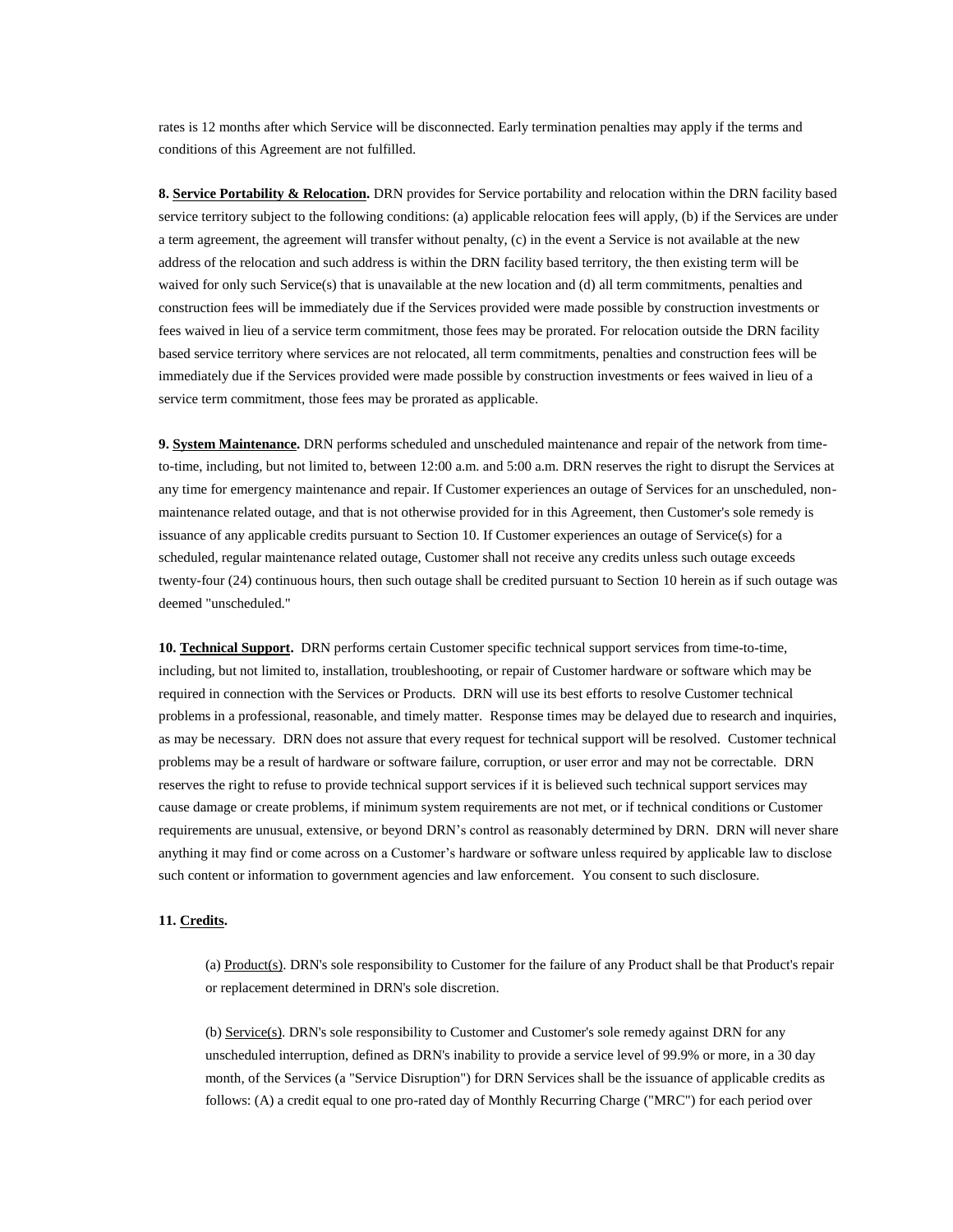eight (8) continuous hours and up to twenty-four (24) continuous hours during a Service Disruption, and (B) a credit equal to one pro-rated day of MRC for each additional continuous twenty-four (24) hours of Service Disruption above the initial twenty-four (24) hour period. This credit applies only to Service Disruptions caused by problems or failures that are not caused by a Force Majeure and that occur on the DRN side of any interface between DRN's equipment or facilities and the Customer's equipment or facilities.

**12. Software, Numbers & IP Addresses.** "Licensed Software" means computer software required to use the Products or the Services, "Numbers" means any phone number under the administration of DRN, "IP Addresses" means any number used in conjunction with the Internet to determine the point of origin or destination that is under the administration of DRN (collectively such technical intellectual property is "DRN TIP"). To the extent required for the delivery and Customer's use of the Services and Products as contemplated pursuant to this Agreement, DRN hereby grants Customer a revocable, nonexclusive, nontransferable license to use DRN TIP. Customer has not been granted any ownership in any DRN TIP and Customer expressly disclaims ownership rights in any DRN TIP (or any derivations/improvements thereto). Customer agrees not to (a) copy DRN TIP, (b) reverse engineer, decompile or disassemble DRN TIP, (c) sell, lease, license or sublicense DRN TIP nor (4) create, write or develop derivative software or other software based on DRN TIP or confidential information. All software used on the Premises or by DRN is the property of DRN or its software suppliers and is protected, as applicable, by United States and international copyright laws.

**13. Copyright.** All content included on DRN websites, print material, emails, DRNTV or in any other communications medium such as text, graphics, logos, button icons, images, audio, video, digital downloads, data compilations and software is the property of DRN or its content suppliers and protected, as applicable, by United States and international copyright laws. The compilation of all content in printed, electronic or in any other communications form is the exclusive property of DRN, its content suppliers and protected, as applicable, by U.S. and international copyright laws.

**14. Trademarks.** DRN and other marks indicated on our websites, emails, in print, on DRN provided TV or in any other communications medium are registered trademarks of DRN in the United States and other countries. DRN and other DRN graphics, logos, page headers, button icons, scripts, images, video, audio and service names are trademarks or trade dress of DRN. DRN's trademarks and trade dress may not be used in connection with any product or service that is not DRN's, in any manner that is likely to cause confusion among customers or in any manner that disparages or discredits DRN. All other trademarks not owned by DRN that appear on this site are the property of their respective owners, who may or may not be affiliated with, connected to, or sponsored by DRN.

## **15. Customer Information; Customer Account.**

#### (a) Customer Information. Whenever you provide DRN information, you agree to:

(i) provide true, accurate, current and complete information; and

(ii) maintain and promptly update such information to keep it true, accurate, current and complete.

If you provide any information that is, or DRN has reasonable grounds to suspect that the information is, untrue, inaccurate, not current or incomplete, DRN or its third party suppliers may suspend or terminate your Services and refuse any and all current or future Services (or any portion thereof).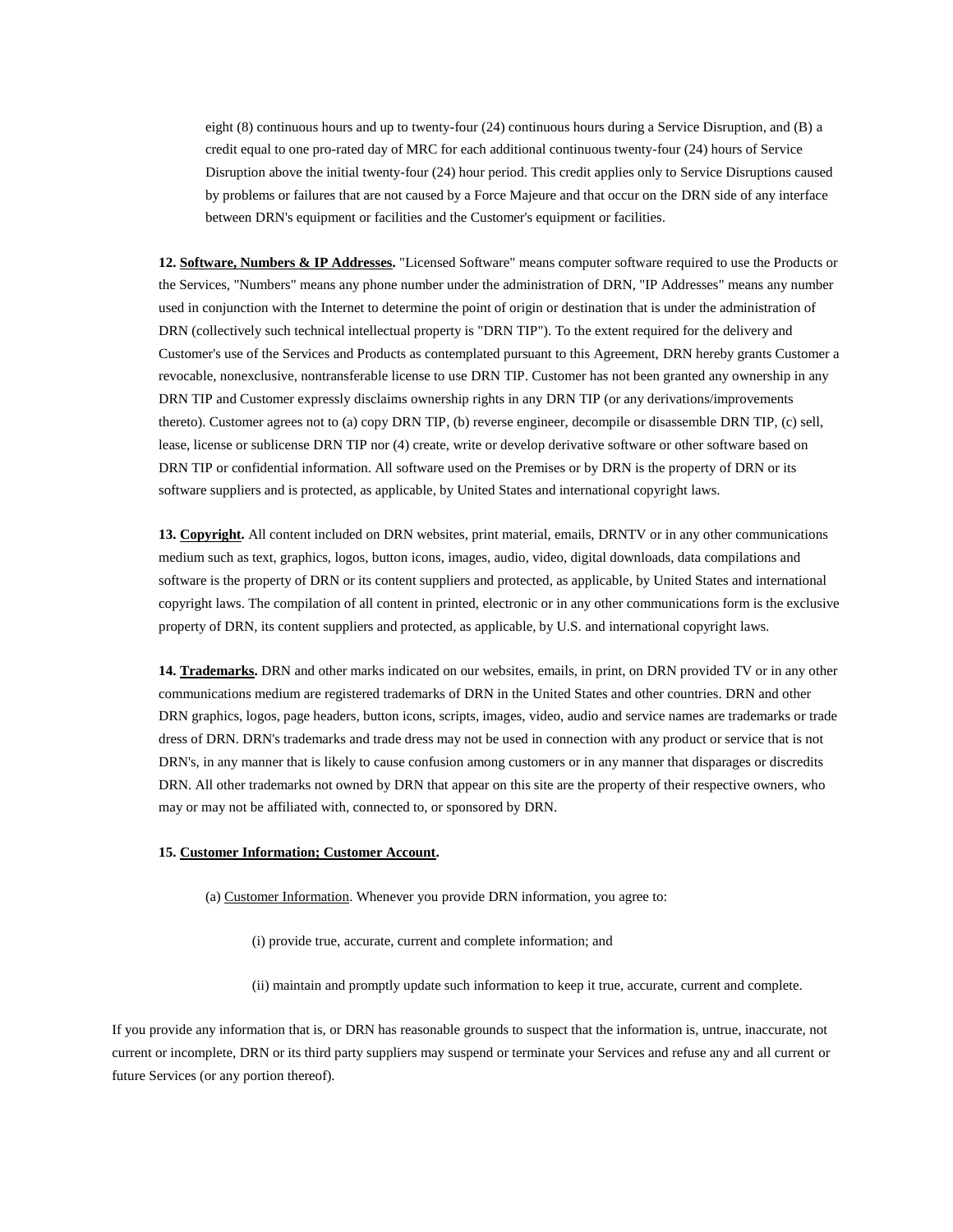(b) Customer Account. If you use the Services or Products, you are responsible for maintaining the confidentiality of your account and password and for restricting access to your computer, and you agree to accept responsibility for all activities that occur under your account or password. You agree to:

(i) immediately notify DRN of any unauthorized use of your password or account or any other breach of security; and

(ii) ensure that you exit from your account at the end of each session.

DRN cannot and will not be liable for any loss or damage arising from your failure to comply with this Section 14.

#### **16. Termination**

(a) DRN Termination. DRN, at its sole discretion, may terminate the Services or provision of Products at any time, for any violation of the provisions contained in Sections 3 and 16 of this Agreement or for noncompliance with any other provision of this Agreement, including but not limited to, failure to pay all amounts due, rejection of any form of payment, unauthorized access or use of Products or Services, violation of any laws, violation of the Acceptable Use Policy (posted at http://www.drtel.com/legal/acceptable-use-policy/), mistreatment of a DRN employee, suspected or actual fraud or misrepresentation or reasonable suspicion thereof, or Customer's bankruptcy, insolvency, assignment for benefit of creditors, or any similar action. If DRN believes its Services or Products have been used for any unlawful purpose DRN may, without notice, forward the relevant communications and/or other information to the appropriate authorities for investigation and prosecution. If DRN terminates any Service or Service Order, demands the return of any Products or demands an equipment fee, then DRN may collect all amounts identified in this Agreement (and applicable Service Order(s)), as if Customer had voluntarily cancelled this Agreement (or a Service Order). DRN has the sole discretion over terms of restoration of the Services or the Products.

(b) DRN Refusal of Service. DRN may refuse to serve Customer until Customer has complied with all governmental regulations, the rules and regulations outlined in this Agreement and any applicable DRN Tariff or published service terms. The Service and Products also may be refused if Customer's installation or equipment is known to be hazardous or of such character that satisfactory Service cannot be given or if the Customer is not current on any indebtedness to DRN.

(c) Customer Termination. Customer may, at any time, terminate any portion of the Services (the "Termination"), upon thirty (30) days prior written notice to DRN and shall pay to DRN any outstanding charges plus an early termination fee ("Termination Fee") which will be an amount equal to the remainder of the commitment term for the Services and Products multiplied by the applicable rates for such Service(s) and Product(s) as then in effect plus any prorated waived construction fees or promotional giveaways.

(d) Remediation. Upon Services or Product removal or service relocation in the Premise, DRN is only responsible for sealing holes made by DRN with colored or paintable calk, painting using standard colors available in the retail market and filling drywall holes made by DRN with calk. DRN will not be responsible for any other remediation, including, but not limited to, external siding replacement, molding replacement, floor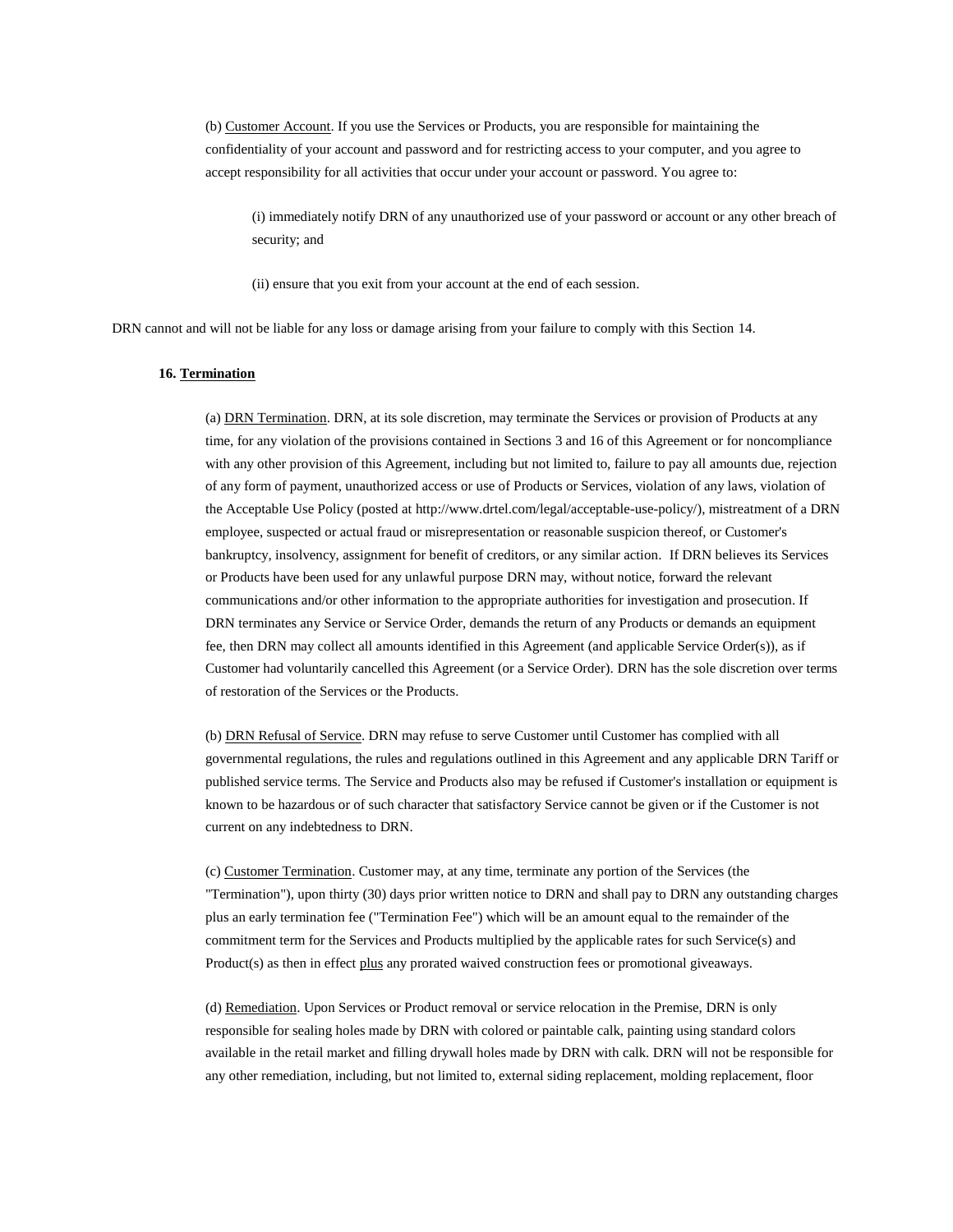covering or wood flooring replacement. If Customer has custom or matching paint, DRN will use such provided material upon your request.

**17. Acceptable Use Policies.** It is not acceptable to use the Services or Products for any purpose that violates law, including, but not limited to, local, state or federal laws; violates any third party's intellectual property or personal rights; transmits communications that might be highly offensive or damaging to any recipients or to use the Services or Products in a manner that is unintended, including in a manner that is detrimental to DRN's other Customers' ability to use Services or Products or which adversely affects DRN's operations. Customer shall not interfere with, violate, circumvent, misuse, distribute or disrupt network users, the Services or Products, including, but not limited to, contrary to any of the following/in any of the following manners:

#### (a) Local Phone Service:

(i) use of the telephone service for unlawful purposes;

- (ii) illegal harassment or terrorizing via the use of the phone network or Services;
- (iii) use of the phone to simulate another identity or otherwise deceive another about one's true identity;

(iv) circumventing international banking or settlement regulation via the phone network or the Services; and

(v) distribution of local phone services.

#### (b) Network & Internet:

(i) attempting to obtain unauthorized access to any network or account, including accessing data not intended for Customer, logging into a server or account without being expressly authorized to access or probing the security of other networks;

(ii) attempts to interfere with the Service of others including users, hosts and networks, including "denial of service" attacks, "flooding" of networks, deliberate attempts to overload a Service and attempts to "crash" any host;

(iii) reselling any Services or Products, without DRN's prior written consent;

(iv) distribution of the Services or Products;

(v) equipment, accessory, apparatus, circuit or devices that are harmful to the network, shall not be attached to or connected with Services or Products;

(vi) circumventing copyright laws and regulation, including the unauthorized download of music, video, images, books, software or content and/or other copyright protected works;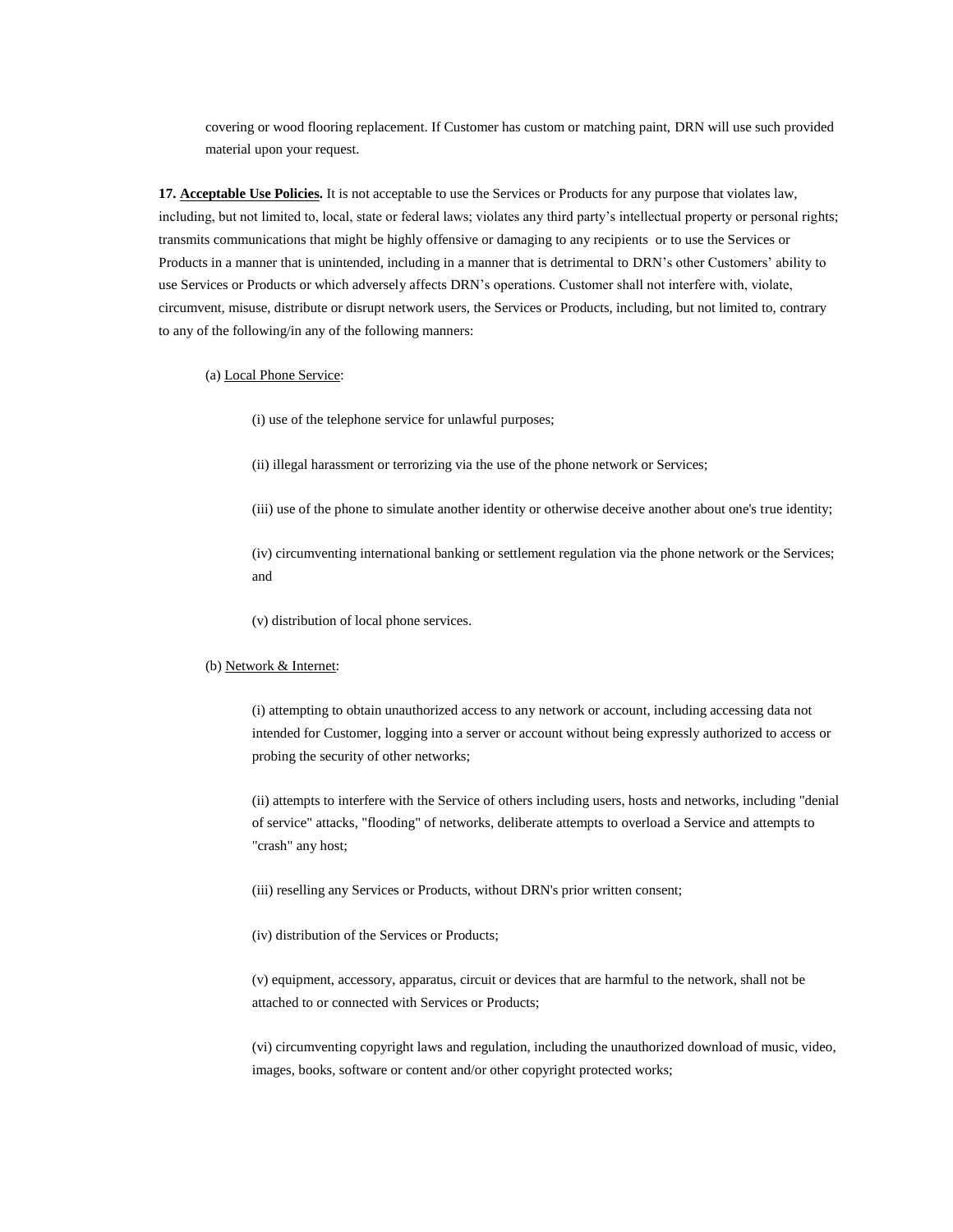(vii) attempting to provide commercial or noncommercial distribution of content or information knowingly or unknowingly, directly or indirectly using peer to peer or other methods, under a residential service agreement with DRN; and

(viii) excessive use of the Services, which is defined as exceeding 300% over the average of Service usage of DRN customers in the same class of service that you have purchased from DRN.

## (c) E-Mail:

(i) illegal harassment through language, image, message frequency or message size;

(ii) sending messages to any person not wishing to receive them, including, but not limited to, requests by the recipient to stop receiving such messages;

(iii) sending unsolicited messages which are disruptive or generates a significant number of user complaints, including, but not limited to bulk-mailing of commercial advertising and/or informational announcements;

(iv) malicious mail, such as "mail bombing" or "flooding" a user or host with very large and/or frequent pieces of mail;

(v) forging message header information;

(vi) collecting message replies from messages sent through another service provider where those messages violate this Agreement or the terms of that other provider; or

(vii) introducing harmful code and/or viruses.

## (d) News/UseNet:

(i) cross posting, UseNet Spam, or otherwise posting the same messages to large numbers of unrelated newsgroups;

(ii) posting of message(s) of which the subject matter is unrelated to the content of the newsgroup posted to or generates a significant number of user complaints;

(iii) posting of binary or executable files to newsgroups not created for that purpose;

(iv) forging header information; or

(v) introducing harmful code and/or viruses.

# (e) Personal Web Space: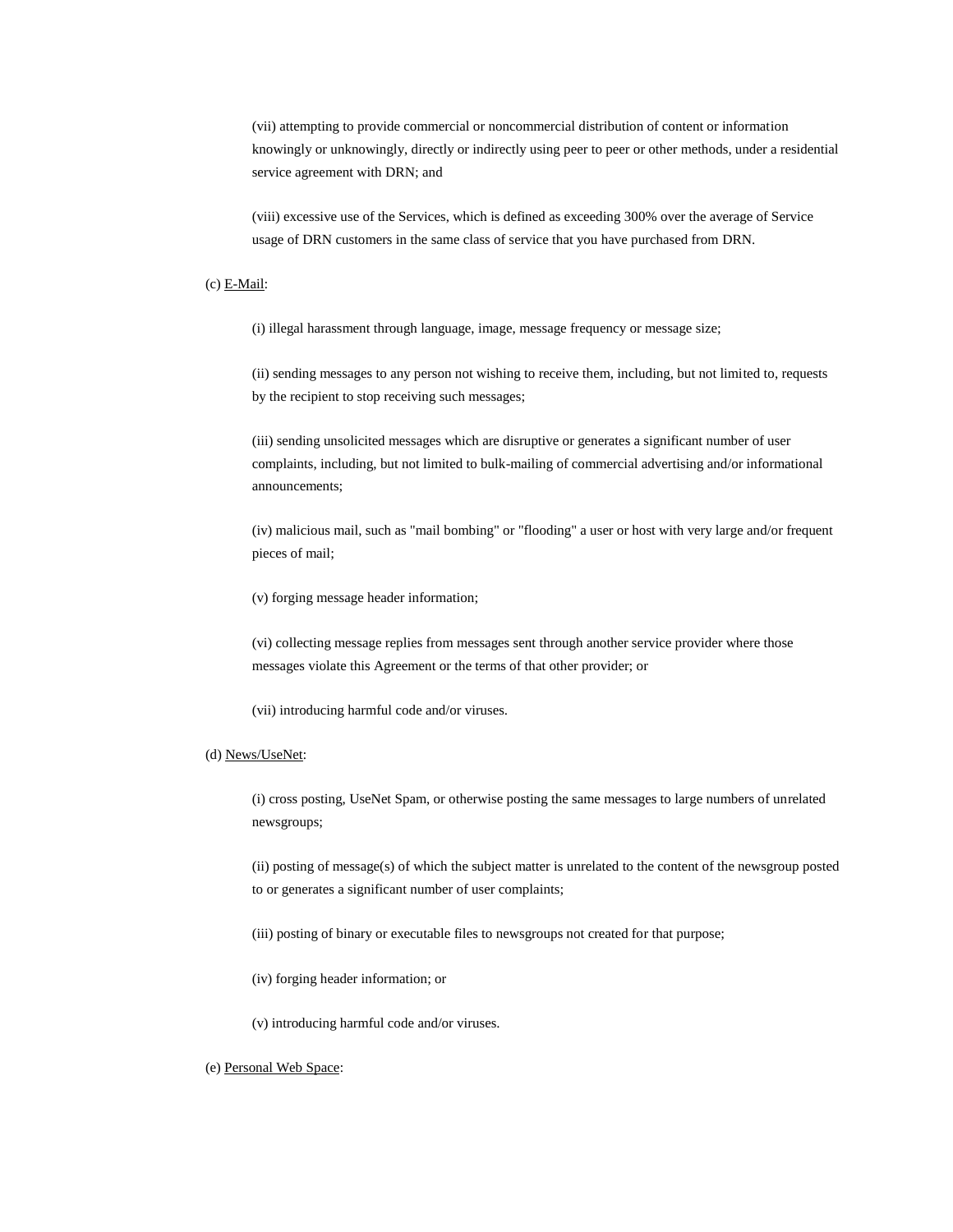(i) selling or distributing products or services that are unlawful;

(ii) illegal posting of content intended to commit slander or libel against another person;

(iii) illegal posting of scandalous, threatening, harassing or private information without consent of the person, persons or organizations involved;

(iv) posting content of a nature that is obscene, lewd, lascivious, violent, harassing or objectionable; or

(v) introducing harmful code and/or viruses on the Internet.

#### (f) Unlimited Long Distance:

(i) use of a residential unlimited long distance Service for business purposes or business calls is prohibited;

(ii) utilizing any unlimited long distance Service for telemarketing, call center, fax broadcast, Internet access, fax distribution or programmatic call functions is prohibited;

(iii) the residential unlimited long distance Service is designed for typical residential or personal use and any substantial deviation (over 300% of the residential members' cooperative wide average) of use or usage pattern may result in Service disconnection or additional service charges as outlined below;

(iv) the business unlimited long distance Service is designed for typical office use or business use and any substantial deviation (over 300% of the business members' cooperative wide average) of use or usage pattern may result in Service disconnection or additional service charges as outlined below;

(v) calls outside the U.S., Puerto Rico, Guam, Saipan, and the U.S. Virgin Islands are not included in the unlimited long distance Service rate plan, nor are any non-direct dial calls and such calls will be billed for separately;

(vi) unlimited long distance Service does not include 9XX calls, 8XX Services, calling card calls, international calls, directory assistance, operator assistance, multi-line conference calls, or data Services; or

(vii) unlimited long distance Service is not intended for use to connect to Internet service providers, data providers or information services; commercial facsimile distribution or broadcasts, auto-redialing, resale and telemarketing are also strictly prohibited.

# (g) Unlimited Outbound Fax:

(i) Unlimited outbound fax Service is designed for typical office use or business use and any substantial deviation (over 300% of the business members' cooperative wide average) of use or usage pattern may result in Service disconnection or additional service charges as outlined below;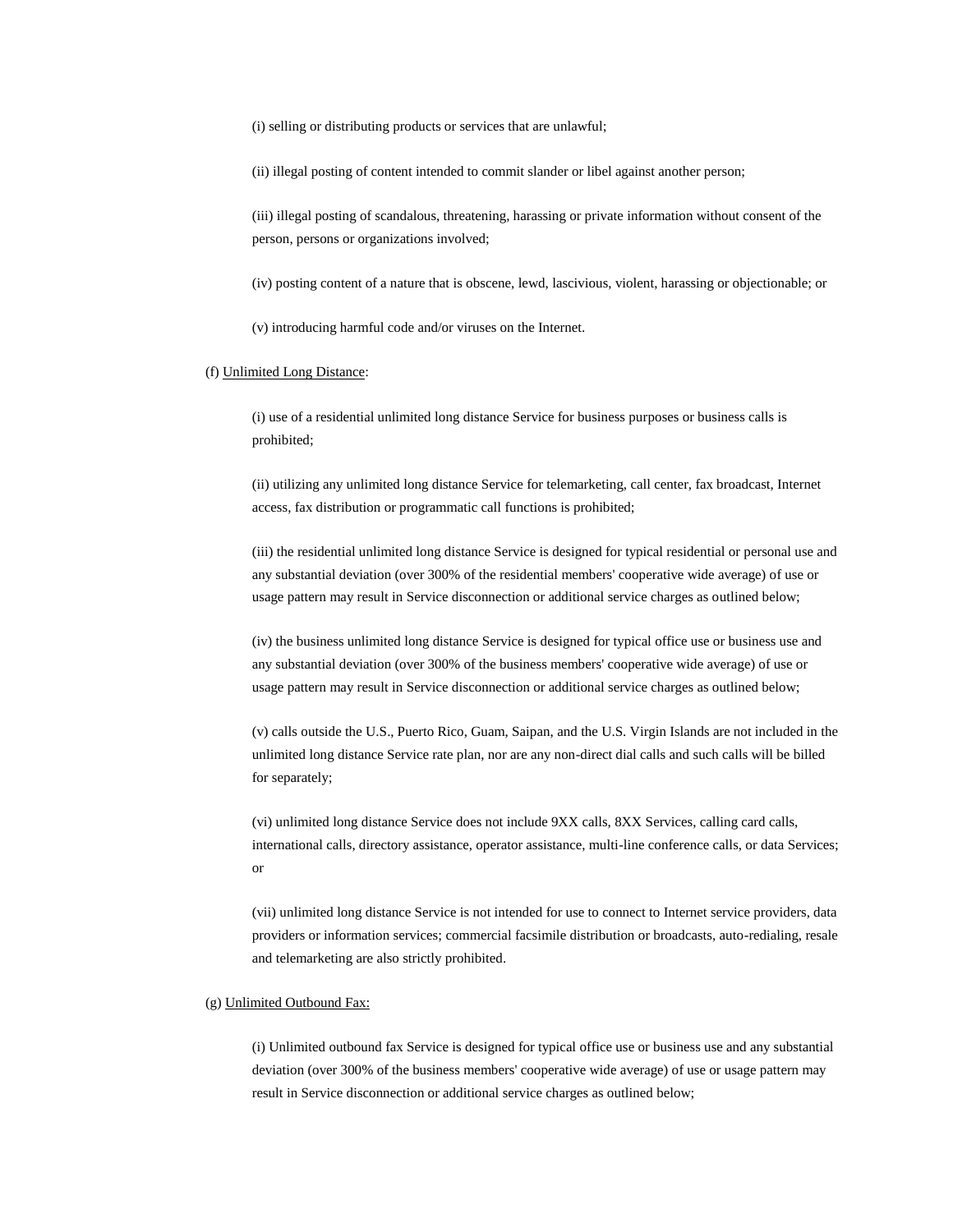(ii) DRN may determine that abnormal, unreasonable or impermissible usage of unlimited outbound fax Service is occurring, and may take appropriate steps described below even if the number of minutes used is not excessive, when a Customer's faxing patterns during more than one month reflect excessive:

- fax blasting
- fax broadcasting
- resale to others
- continuous connectivity
- short duration calls;
- number of calls made during a month;

• number of calls terminated and re-initiated consecutively, which, in the aggregate, result in excessive call lengths during a specific time frame; or

- other calling patterns indicative of an attempt to evade enforcement of this Agreement
- (h) DRN provided TV:
	- (i) distribution of DRN provided TV content beyond its intended use pursuant to this Agreement;

(ii) copying, ripping, duplicating or capturing content for other than personal use;

(iii) opening, tampering, probing, experimenting or violating the technology used to deliver the DRN provided TV Service;

(iv) public showing of any content on DRN provided TV without the prior written consent of DRN provided TV, without commercial distribution rights or its content partners;

(v) decryption, de-compiling, dissecting, decoding of any content other than provided by the set-top;

(vi) circumventing the conditional access or Digital Rights Management policies applicable to the content and/or Services; or

(vii) making any of the DRN provided TV content portable via DVD, PMP, Internet, tape, memory card or stick, hard drive, IPOD, VPOD or similar devices under different product names.

(i) Remedies for Abnormal or Impermissible Usage: If DRN determines that Customer is engaging in abnormal or impermissible usage of Products or Services, DRN, with or without notice, may assess abnormal usage charges based on comparisons to the usage patterns and levels of DRN's other customers on the same plan(s); transfer Customer's Service to a more appropriate plan and charge applicable rates for that plan; implement other limitations; or suspend or terminate Customer's Product or Service.

## **18. Internet Network Management Policies.**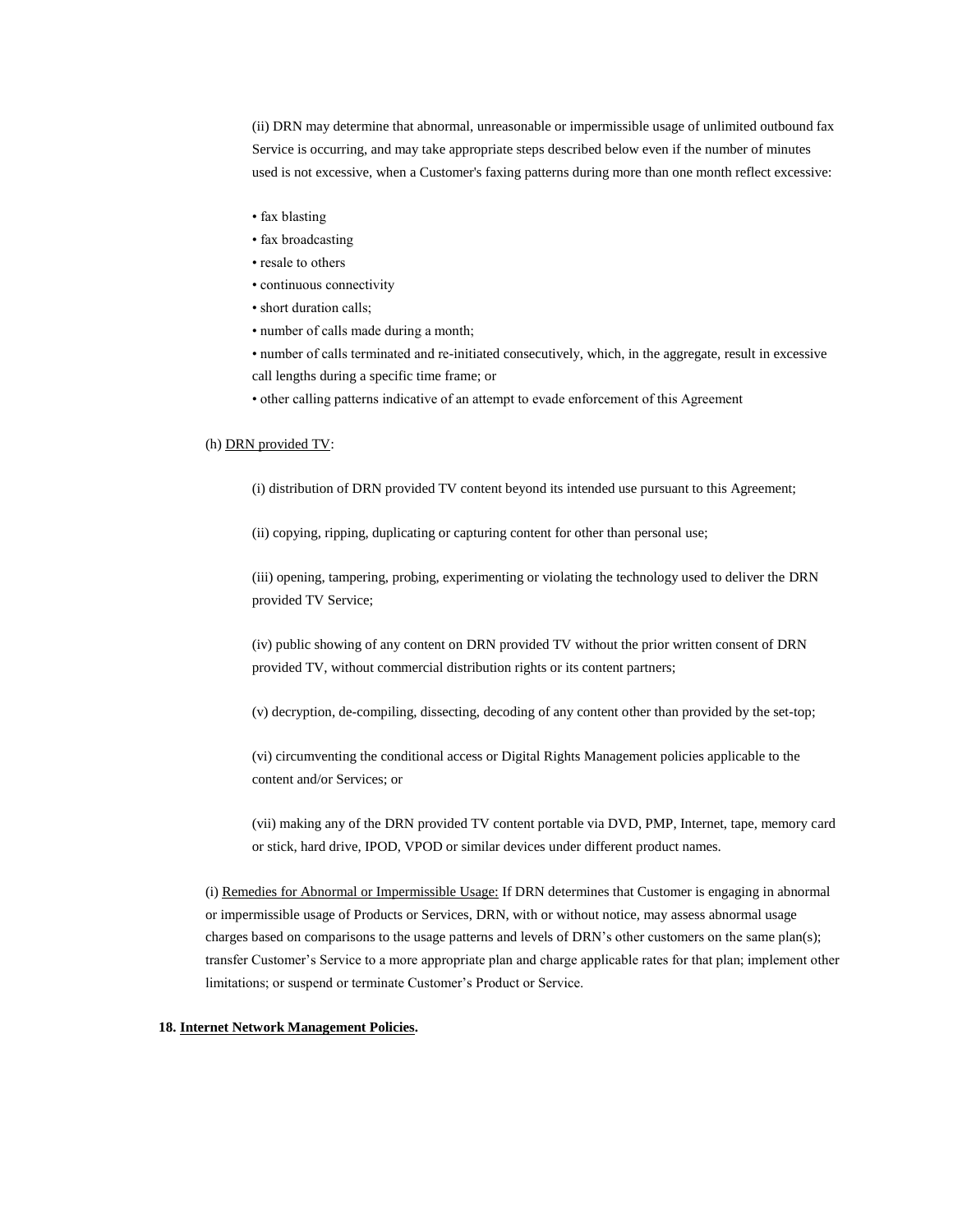(a) FCC. DRN complies with the Federal Communications Commission ("FCC") Internet Policy Statements. As such, DRN commits to the open and non-discriminatory use of the Internet by its customers and commits to use reasonable network management practices to ensure an open Internet. Specifically, DRN will not:

(i) prevent any of its users from sending or receiving the lawful content of the user's choice over the Internet;

(ii) prevent any of its users from running the lawful applications or using the lawful services of the user's choice;

(iii) prevent any of its users from connecting to and using on its network the user's choice of lawful devices that do not harm the network; or

(iv) deprive any of its users of the user's entitlement to competition among network providers, application providers, service providers, and content providers.

(b) Access. DRN has designed it network to minimize congestion. However, the network may experience congestion from time-to-time. DRN's network congestion management practices do not favor any lawful Internet applications and content over others. DRN does provide priority to an individual Customer's traffic based on the level of service the Customer has purchased.

(c) Spam Filter. DRN provides spam filtering services in connection with each Customer's email address. Details of this service are listed on www.\_\_\_\_\_\_\_\_\_\_\_\_\_\_\_\_??.

**19. Copyright Infringement Procedures.** If DRN receives an authorized notice from a content provider that Customer is in violation of copyright law or regulation or has illegally obtained copyright-protected material, DRN will provide notice to Customer using the procedures in this Section 18, which include several notices if the Customer does not comply. In these procedures, the first notice will be provided to any customer that has not had any copyright violations within the previous twenty-four  $(24)$  months, otherwise the  $2<sup>nd</sup>$  Notice will be the initial notice provided.

(a) Individual Customer Notice Procedure.

(i)  $1<sup>st</sup> Notice. DRN will provide notification via a phone call to Customer to explain copyright$ infringement and to request that the Customer take remedial action to resolve the copyright violation. "Remedial action" will include, but not be limited to, (A) securing the Customer's router, (B) removing copyright material, and (C) educating family members.

(ii)  $2<sup>nd</sup> Notice. DRN will provide e-mail notification and directions for Customer to take remedial$ action.

(iii)  $3<sup>rd</sup>Notice$ . DRN will provide legal notification and notice of Service and Product termination risk.

(iv)  $4^{\text{th}}$ Notice. DRN will provide Service and Product termination warning.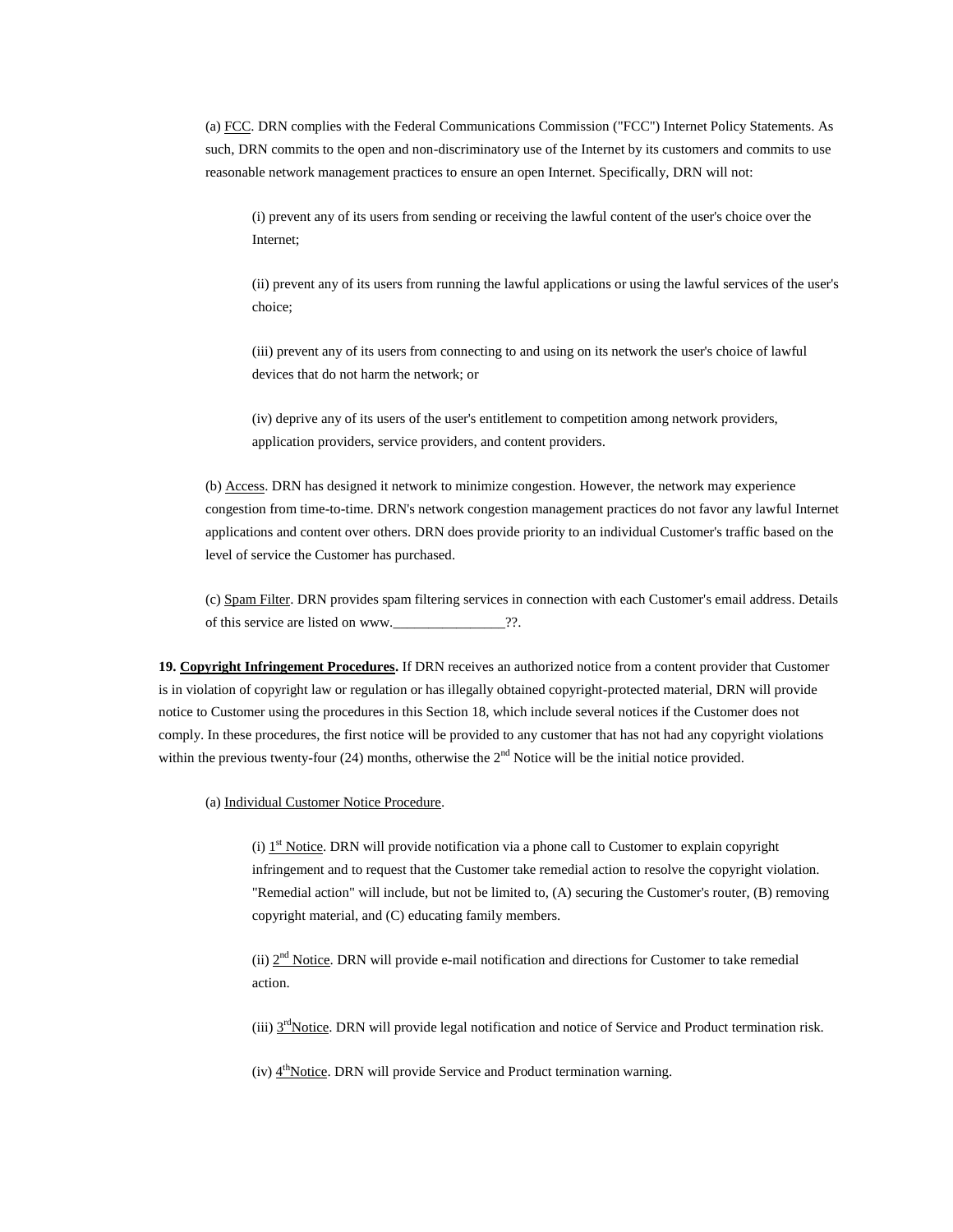## (b) Business Customer Notice Procedure.

(i)  $1<sup>st</sup> Notice. DRN will provide notification via a phone call to Customer to explain copyright$ infringement and to request that the Customer take remedial action to resolve the copyright violation. "Remedial action" will include, but not be limited to, (A) removing copyright material, (B) educating employees and (C) securing non-public use infrastructure.

(ii)  $2<sup>nd</sup> Notice. DRN will provide e-mail notification and directions for Customer to take remedial$ action.

(iii) 3<sup>rd</sup>Notice. DRN will provide legal notification and notice of Service and Product termination risk.

(iv)  $4<sup>th</sup>Notice$ . DRN will provide Service and Product termination warning.

(c) Public Internet Access (Schools, Hotels, Motels, Business Lobbies, Truck Stops and the like).

(i) No action will be taken.

## **20. Privacy Policy and Statement.**

(a) Customer Privacy. Protecting the privacy of our customers is important to us. Any contact information you provide in an information request will be used only for purposes of selling, distributing, fulfilling or settlement of the Services or Products. Without your express authorization, we will not divulge any information to third party for purposes other than the sales, distribution, fulfillment or settlement of Services and Products except as otherwise provided herein.

(b) Use of Customer Information. The privacy of your information is important to us. The privacy policy and statement in this Section 19 tells you how we collect information from you and how we use it.

(i) DRN Partners. DRN sells various "co-branded" services on its website, in newspapers, via phone sales and other mass media. Although DRN requests all partners to have a privacy policy consistent with the policy listed below, it is recommended that you view the privacy policy adopted by the DRN partners when taking their services.

(ii) Customer Information. It is a fact of modern life that companies, including DRN, must collect information about their customers in order to carry out business and offer services. Privacy concerns focus on protecting customer information that an individual expects to be kept private. Such information is information associated with a specific individual or entity, including, for instance, email address, Services offered and information about that customer's usage activities.

(iii) Customer Proprietary Information. From time to time, DRN Communications changes its Service and Product offerings and makes available additional features and Services and Products, which may enhance and augment the Service or Product to which you are already subscribed. In order for us to determine which customers may benefit from the new Services and Products, we will use information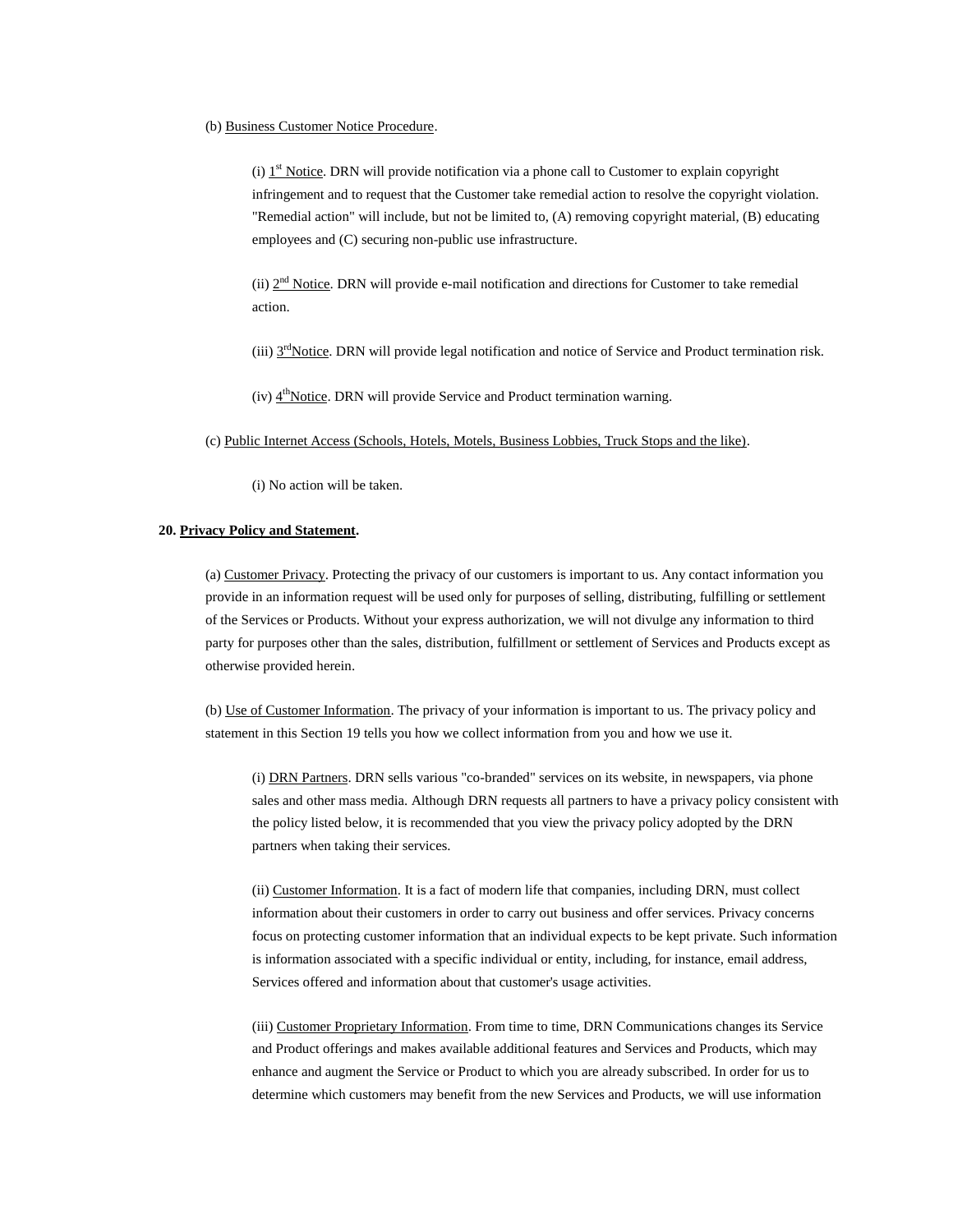about your account from our databases, legally referred to as Customer Proprietary Network Information ("CPNI") unless you restrict that use in the manner described below. CPNI includes information such as the long distance carrier and calling plan to which you are subscribed, calling features and plans to which you are subscribed, calling patterns and usage of various features, and charges associated with the Services you subscribe to. Use of this data will allow DRN to identify Service and Product offerings to meet your individual needs. For this purpose, CPNI data will be used by DRN only. This data will not be shared by DRN with any other outside source except as necessary to provide the Services and Products to which you are already subscribed and when we are legally compelled to do so.

(iv) Restricting CPNI Usage. You have the right under federal law to protect the confidentiality of your account information and restrict the use of CPNI data, and we have a responsibility to protect your data. To restrict the use of your CPNI data, you must call the business office toll free at 1-888-475-2361 during regular business hours, or email us at \_\_\_\_\_\_\_\_\_\_\_\_\_\_\_\_\_\_\_\_\_\_\_\_\_\_\_\_ within 30 days of your receipt of this notice to request that we not utilize your CPNI data. Your denial or approval for DRN to use this data will not affect the provision of any Services or Products to which you subscribe. You may change your decision at any time and your decision will remain valid until you tell us otherwise. Again, we will only use your account information to market other communications Services and Products DRN offers and no action is required unless you wish to restrict our use of your CPNI. You will still receive monthly bill inserts, newsletters and other publications that are sent to all customers at the same time, so that you are kept up to date on what is happening at DRN.

(v) Non-CPNI Collected Automatically. In some cases, we may collect information about you that is not personally identifiable such as the type of Internet browser you are using, the type of computer operating system you are using, the domain name of the website and/or Internet Service Provider from which you linked to our site, advertisements and the like.

(vi) "Cookies". Pieces of information that a website transfers to a customer's hard drive are called "Cookies." When you view our website or advertisements, we store some information on your computer. This information will be in the form of a "Cookie" or similar file and will be used to determine ways to improve our website, advertisements, Products or Services. For example, Cookies allow us to tailor a website to better match your interests and preferences.

(vii) Information Security and Data Retention. DRN maintains strict customer information privacy policies and uses current technology to safeguard customer information from unauthorized disclosure. Employees are trained on the importance of protecting privacy and on the proper access to, use and disclosure of customer information. Personally identifiable and other sensitive records are retained only as long as reasonably necessary for business accounting, tax, or legal purposes. If during the provision of services for customer, private information provided to customer by third-parties, as part of customer's business activities, is unintentionally or unavoidably disclosed to DRN, DRN will not copy, tamper with, remove from the place where found, retain, disclose or use in any way the information. Although we work hard to protect personal information that we collect and store, no program is 100% secure and we cannot guarantee that our safeguards will prevent every unauthorized attempt to access, use, or disclose personal information.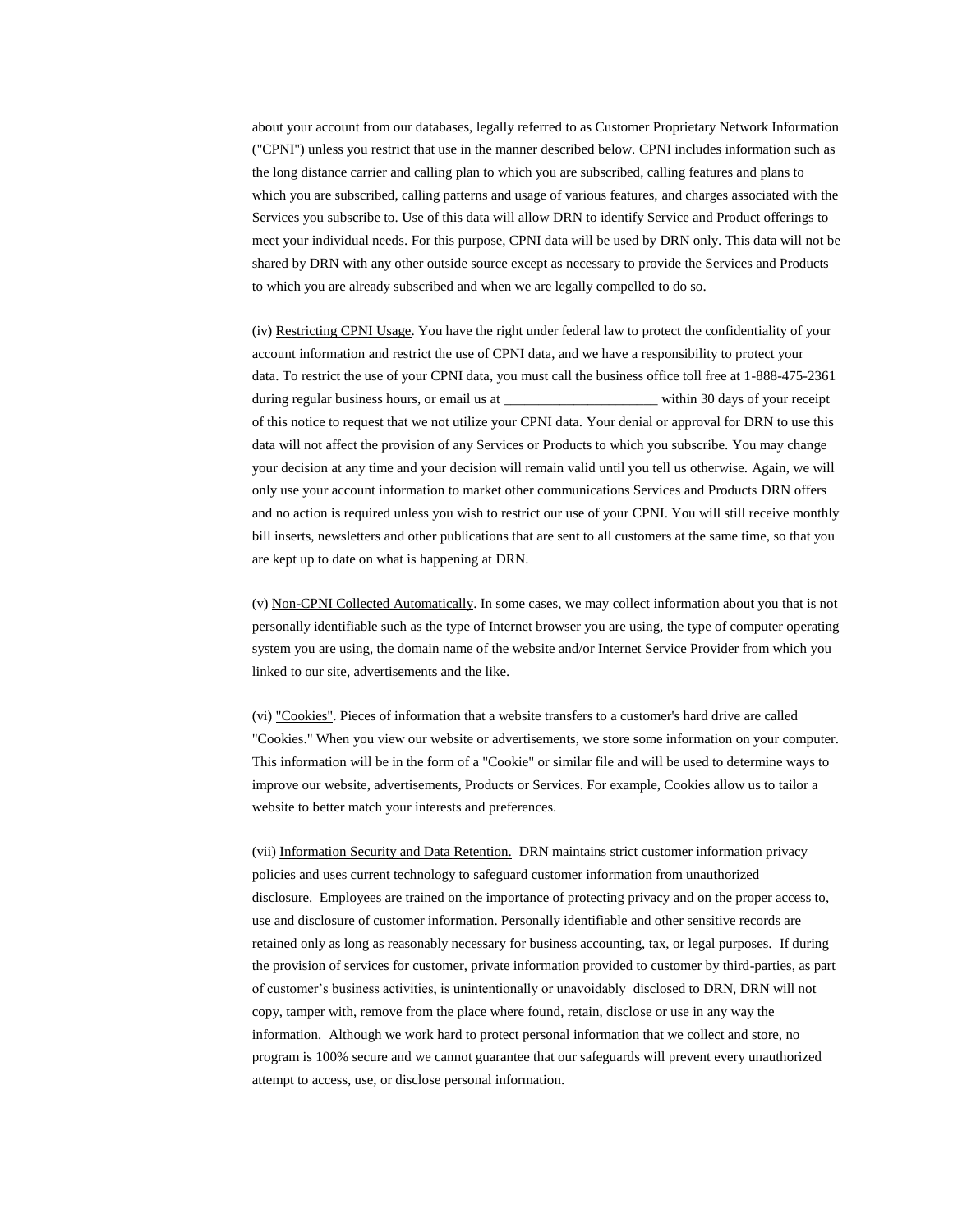**21. Third-Party and External Links.** Our website may contain links to the websites of other companies or governmental offices that are outside our control. When you follow a link to another site, you leave our site and your interactions are no longer protected by our privacy policy. DRN is not responsible for, and does not endorse the privacy or security practices and content of these external websites.

**22. Enforcement and Violation.** All Service access and usage is at the discretion of DRN. DRN management will review all alleged violations of the terms of this Agreement on a case by case basis. Clear violations of this Agreement which are not promptly remedied by the Customer may result in, but not limited to, immediate termination of Service and forfeit of all fees paid to date. You are prohibited from using DRN Services for illegal purposes. Transmission, theft, procurement, communication, alteration, publication or storage of information, data, or material in violation of any federal, state, local law, statute, regulation or rule is prohibited. This includes and in no way limited to: copyrighted material, material legally judged to be obscene, threatening, in violation of the Telecommunications Reform Act of 1996, or materials protected by trade secret. DRN will cooperate fully with investigation proceedings by law enforcement agencies. DRN will share information with law enforcement agencies if it has a good-faith belief disclosure of the information is reasonably necessary to meet any applicable law, regulation, legal process or enforceable governmental request or to protect against harm to the rights, property or safety of its users or the public as required or permitted by law.

**23. Tariff.** The Service(s) or any other matters described in or related to this Agreement which are or later become subject to any of DRN's tariffs (collectively, the "Tariff") filed with, or regulations of, the FCC, any state commission, or any other government body, board, or commission of competent jurisdiction, the provisions of this Agreement shall supersede any conflicting provisions of the Tariff, unless otherwise set forth herein.

# **24. Disclaimer of Warranties; Limitations of Liability; Force Majeure.**

(a) CUSTOMER ACKNOWLEDGES AND AGREES THAT USE OF THE SERVICES AND PRODUCTS ARE ENTIRELY AT CUSTOMER'S OWN RISK. THE SERVICES AND PRODUCTS ARE PROVIDED BY DRN ON AN "AS IS" AND "AS AVAILABLE" BASIS. DRN MAKES NO REPRESENTATIONS OR WARRANTIES OF ANY KIND, EXPRESS OR IMPLIED, AS TO THE OPERATION OF THESE SERVICES, THE INFORMATION, CONTENT, MATERIALS, OR PRODUCTS INCLUDED IN THE SERVICES AND PRODUCTS OR FOR THE UNINTERRUPTED OR ERROR-FREE ACCESS TO THE SERVICES OR PRODUCTS. STATEMENTS AND DESCRIPTIONS CONCERNING SERVICES AND PRODUCTS BY DRN OR DRN's AGENTS OR INSTALLERS ARE INFORMATIONAL AND ARE NOT GIVEN AS A WARRANTY OF ANY KIND.

(b) YOU EXPRESSLY AGREE THAT YOUR USE OF THESE SERVICES IS AT YOUR SOLE RISK. DRN MAKES NO WARRANTY THAT (a) OUR SERVICE WILL MEET YOUR REQUIREMENTS, (b) OUR SERVICE WILL BE UNINTERRUPTED, TIMELY, SECURE, OR ERROR-FREE, (c) THE RESULTS THAT MAY BE OBTAINED FROM THE USE OF OUR SERVICES WILL BE ACCURATE OR RELIABLE, (d) THE QUALITY OF ANY PRODUCTS, SERVICES, INFORMATION, OR OTHER MATERIAL PURCHASED OR OBTAINED BY YOU WILL MEET YOUR EXPECTATIONS AND (e) ANY MATERIAL AND INFORMATION OTHERWISE OBTAINED THROUGH THE USE OF OUR SERVICES IS DONE AT YOUR OWN DISCRETION AND RISK AND YOU WILL BE SOLELY RESPONSIBLE FOR ANY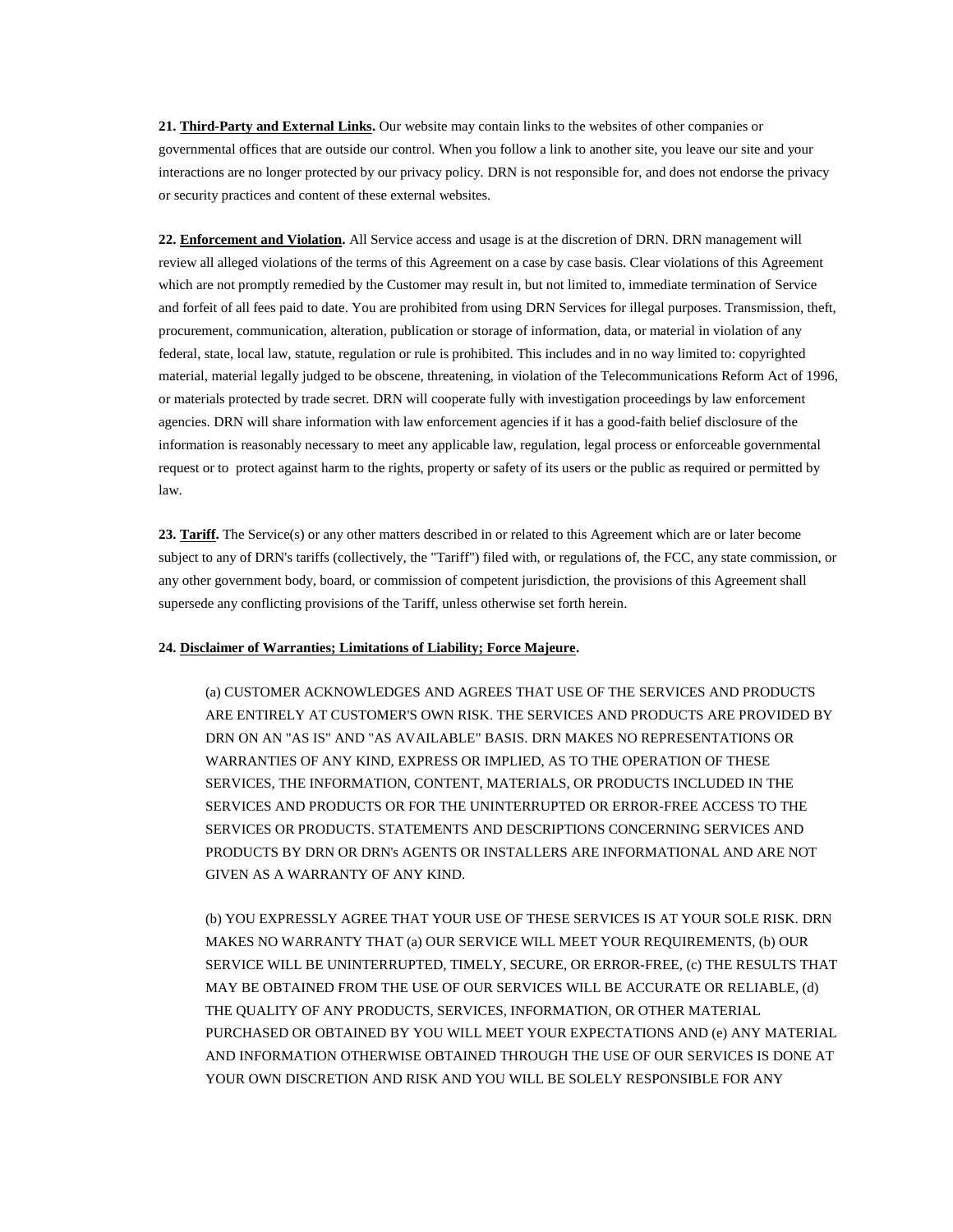DAMAGE TO YOUR SYSTEM OR BUSINESS OR LOSS OF INFORMATION OR DATA THAT RESULTS FROM THE USE OF OUR SERVICES OR PRODUCTS.

(c) TO THE FULL EXTENT PERMISSIBLE BY APPLICABLE LAW, DRN DISCLAIMS ALL WARRANTIES, EXPRESS OR IMPLIED, INCLUDING, BUT NOT LIMITED TO, IMPLIED WARRANTIES OF MERCHANTABILITY, FITNESS FOR A PARTICULAR PURPOSE, TITLE AND NON-INFRINGEMENT. DRN DOES NOT WARRANT THAT OUR SERVICES, PRODUCTS, SITES, SERVERS, OR EMAIL SENT FROM OR PROVIDED BY DRN ARE FREE OF VIRUSES OR OTHER HARMFUL COMPONENTS. DRN WILL NOT BE LIABLE FOR ANY DAMAGES OF ANY KIND ARISING FROM THE USE OF OR INABILITY TO USE THESE SERVICES OR PRODUCTS, INCLUDING, BUT NOT LIMITED TO, LOST REVENUE OR PROFITS, DIRECT, INDIRECT, INCIDENTAL, PUNITIVE, SPECIAL, EXEMPLARY AND CONSEQUENTIAL DAMAGES. THIS LIMITATION APPLIES WHETHER THE ALLEGED LIABILITY IS BASED ON CONTRACT, TORT, NEGLIGENCE, STRICT LIABILITY, OR ANY OTHER BASIS, EVEN IF A PARTY HAS BEEN ADVISED OF THE POSSIBILITY OF SUCH LOSS OR DAMAGE. IN NO EVENT WILL THE AGGREGATE LIABILITY FOR ANY AND ALL CUSTOMER CLAIMS AGAINST DRN AND DRN EMPLOYEES, CONTRACTORS, AGENTS, LICENSORS, OFFICERS AND DIRECTORS ARISING OUT OF OR RELATED TO THIS AGREEMENT OR YOUR ACCESS TO OR USE OF THE SERVICES, PRODUCTS OR WEBSITE EXCEED THE TOTAL FEES YOU HAVE PAID IN ANY 12 MONTH PERIOD. YOU AGREE THAT THIS LIMITATION OF LIABILITY REPRESENTS A REASONABLE ALLOCATION OF RISK.

(d) The security of information transmitted through the Internet can never be guaranteed. DRN is not responsible and expressly disclaims responsibility for any interception or interruption of any communications through the Internet or for changes to or losses of data. Customer is responsible for maintaining the security of any password, user ID, or other form of authentication involved in obtaining access to password protected or secure areas of DRN sites. In order to protect you and your data, DRN may suspend your use of a client site, without prior notice, pending an investigation, if any breach of security is suspected.

(e) DRN shall not be liable to Customer or any other person for any of the following:

(i) any "Force Majeure" event, including, but not limited to, acts of God, fires, floods, earthquakes, loss of power, outages, equipment shortage, network shortage, facility shortage, explosions, hurricanes, storms, or other catastrophes; national emergencies, insurrections, riots, terrorism, third party actions or omissions, such as hacking, wars, or other civil commotions; strikes, lockouts, work stoppages, or other labor difficulties; unavailability, failure, or malfunction of equipment or facilities, cable cuts, unavailability of rights-of-way or materials, and labor difficulties of any kind; and any law order, regulation, or other action of any governing authority or agency thereof,

(ii) defacement of or damage to Premises resulting from the installation or furnishing of the Services or the Products,

(iii) any representations made by DRN employees that are inconsistent with the provisions of this Agreement, or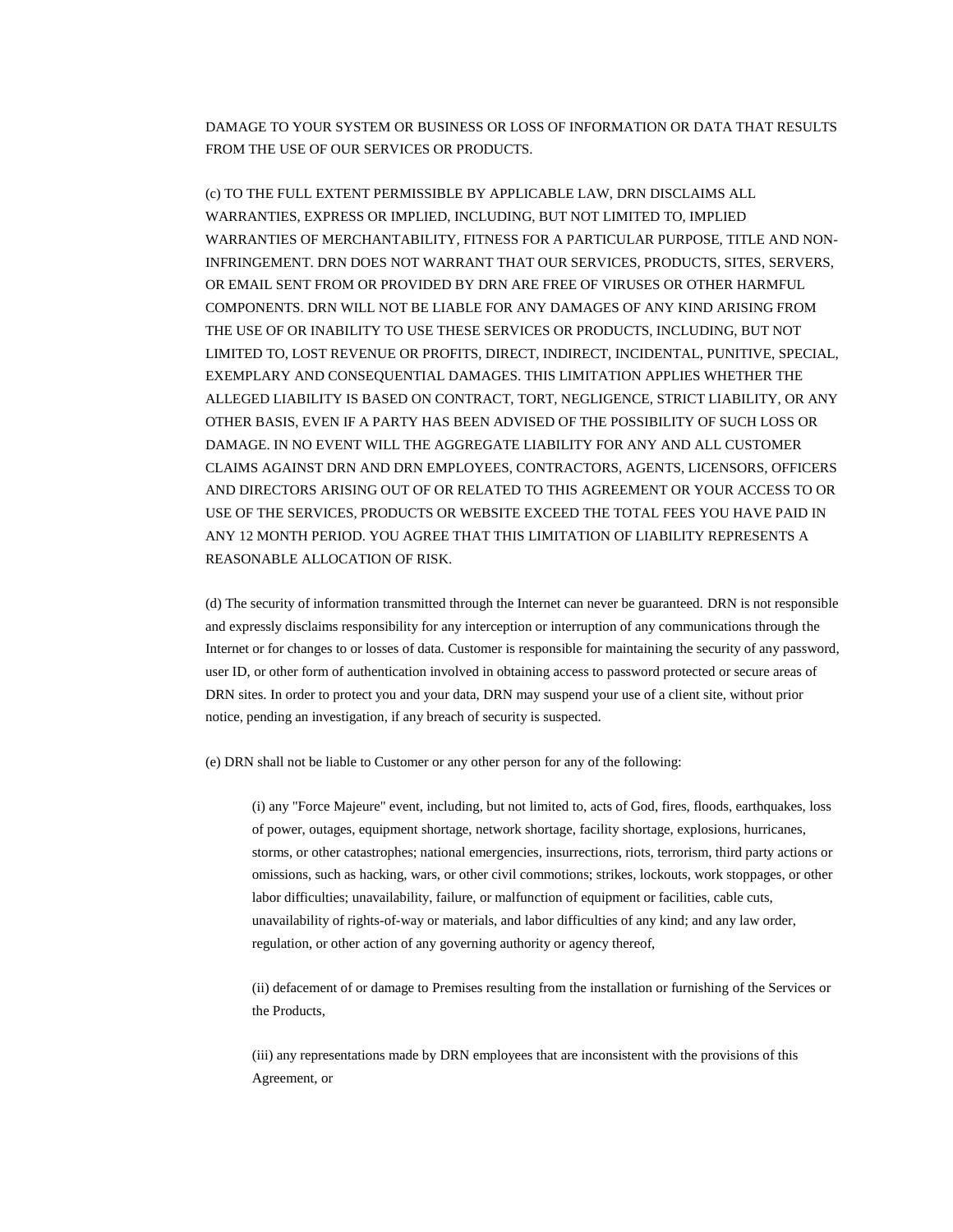(iv) for any interruption caused by an act or omission of any other person or provider furnishing any portion of the Services, including, but not limited to, directory listings, long distance services, TV channels, internet transport or software failure.

**25. Indemnification.** Customer agrees to defend, indemnify, and hold harmless DRN and their employees, contractors, agents, licensors, officers and directors from all liabilities, claims, and expenses, including, but not limited to, attorney's fees that arise from Customer's (a) use of Services or Products or use or possession of DRN equipment, (b) any misrepresentation or omission by Customer in this Agreement or any other application, communication or agreement submitted to or with DRN, (c) use or misuse of the Services or Products or (d) any other breach by Customer of this Agreement. DRN reserves the right, at its own expense, to assume the exclusive defense and control of any matter otherwise subject to indemnification by Customer, in which event you will cooperate with DRN, including, but not limited to, asserting any available defenses.

**26. DRN is not an Insurer.** DRN is not an insurer and you will obtain from an insurer any insurance you desire. The amount you pay us is based upon the services DRN performs and the limited liability we assume under this Agreement and is unrelated to the value of your property or the property of others located in your Premises. In the event of any loss or injury to any person or property, you agree to look to your insurer to recover damages. You waive all subrogation and other rights of recovery against us that any insurer or other person may have as a result of paying any claim or loss or injury to any other person.

**27. Time to Seek Action.** You agree to initiate any action you may have against DRN or our employees, contractors, agents, licensors, officers and directors within one (1) year from the date of the event that caused the loss, damage or liability.

### **28. Amendments; Website Use.**

(a) DRN, at its sole discretion, may amend the pricing for its Products and Services in this Agreement. Changes to pricing for Products and Services shall become effective thirty days after the change is posted to DRN's website at www. **L** Customer may object to any change in pricing of Products or Services covered under this Agreement within the thirty day period or shall be estopped and barred from contesting the validity of such price change. Customer, by continuing to use the Service and Product after such thirty day notice of the changes to the pricing of the Product and Service in this Agreement, will have been deemed to acknowledge and agree to the changed pricing.

(b) DRN, at its sole discretion, may change or amend the terms and conditions of this Agreement without notice by posting the change or amendment to DRN's website. The change or amendment shall become effective when it is posted to the website. Customer, by continuing to use the Service and Product after the effective date of the change or amendment will have been deemed to acknowledge and agree to the change or amendment.

(c) DRN provides Customer access to its website subject to the conditions of this Agreement. Customer, by using DRN websites, signifies and acknowledges his, her or its agreement to all terms, conditions, and notices contained or referenced herein, which DRN may update from time to time without notice. It is Customer's responsibility to stay informed of any posted changes.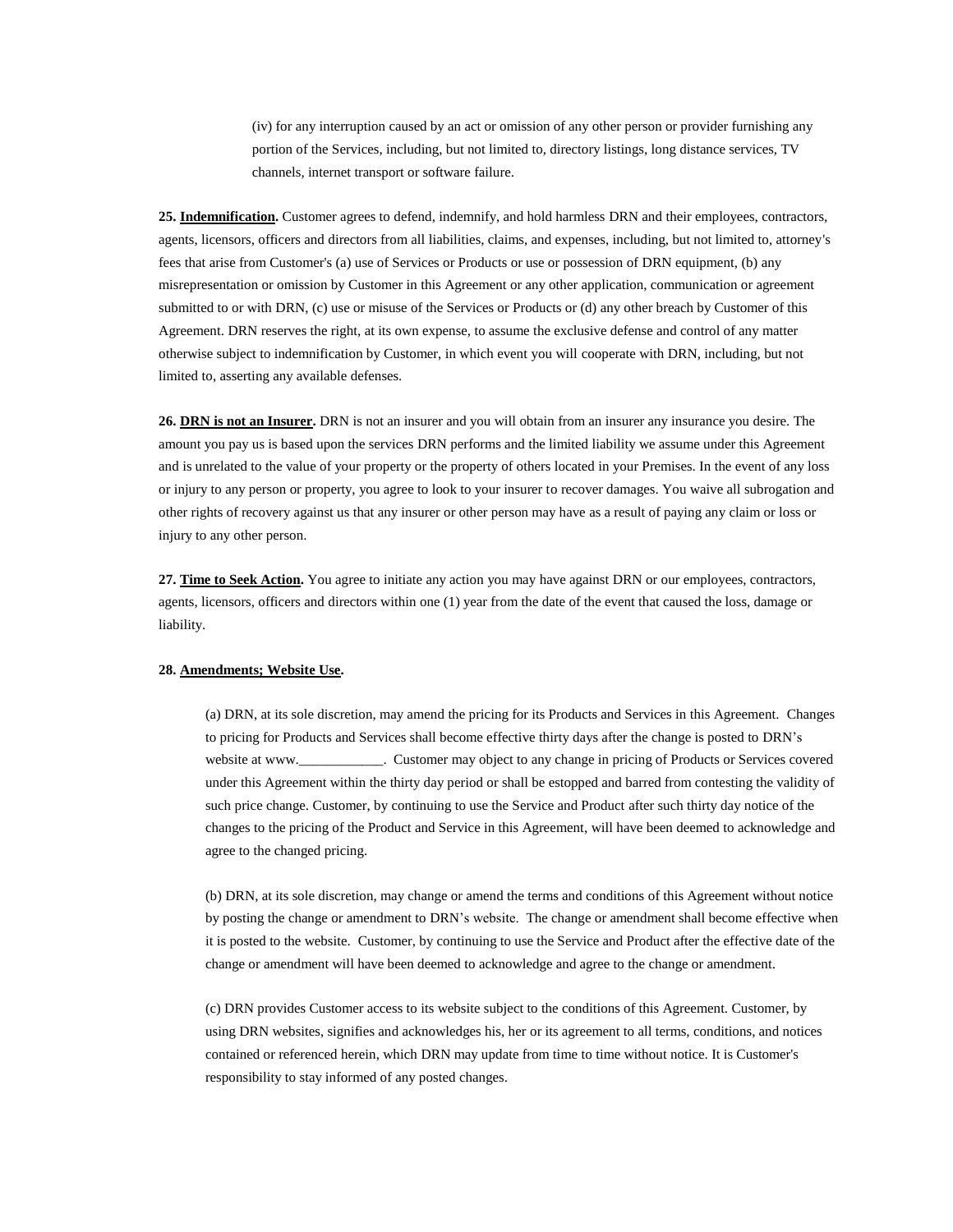**29. Electronic Communications.** When you visit DRN websites or send emails to us, you are communicating with us electronically. You consent to receive communications from us electronically. We will communicate with you by email or by posting notices on these sites www.\_\_\_\_\_\_\_\_\_\_\_\_.com, www.\_\_\_\_\_\_\_\_\_\_\_.com, www.\_\_\_\_\_\_\_\_\_\_\_\_.com, or other sites that may be added from time to time. You agree that all agreements, notices, disclosures and other communications that we provide to you electronically satisfy any legal requirement that such communications be in writing.

**30. Jurisdiction and Venue.** Any legal suit, action or proceeding arising out of or relating to this Agreement or the Products or Services contemplated hereby shall be instituted in the federal courts of the United States of America or the courts of the State of North Dakota in each case located in the City of Bismarck and County of Burleigh, and each party irrevocably submits to the exclusive jurisdiction of such courts in any such suit, action or proceeding. Service of process, summons, notice or other document by mail in accordance with Section 31 shall be effective service of process for any suit, action or other proceeding brought in any such court. The parties irrevocably and unconditionally waive any objection to the laying of venue of any suit, action or proceeding in such courts and irrevocably waive and agree not to plead or claim in any such court that any such suit, action or proceeding brought in any such court has been brought in an inconvenient forum.

**31. Waiver of Jury Trial.** Each Party acknowledges and agrees that any controversy which may arise under this Agreement is likely to involve complicated and difficult issues and, therefore, each such party irrevocably and unconditionally waives any right it may have to a trial by jury in respect of any legal action arising out of or relating to this Agreement or the Services and Products. Each Party to this Agreement certifies and acknowledges that (a) no representative of any other party has represented, expressly or otherwise, that such other party would not seek to enforce the foregoing waiver in the event of a legal action, (b) such party has considered the implications of this waiver, (c) such party makes this waiver voluntarily and (d) such party has been induced to enter into this Agreement by, among other things, the mutual waivers and certifications in this Section 30.

**32. Notices.** Notice under this Agreement shall be given as follows:

(a) any notice DRN gives to Customer is deemed properly given when (i) delivered in person, (ii) sent by facsimile, (iii) sent by courier, (iv) sent by electronic mail, or (v) sent by U.S. Postal Service, to the contact information designated on DRN's account for Customer; and

(b) any notice Customer gives to DRN shall be directed to DRN Communications Cooperative, Attn: General Manager, P.O. Box 69, 9628 N. Highway 281, Ellendale, ND 58436.

Customer will immediately notify DRN of any changes to Customer's contact information (including billing address, physical address, telephone numbers, facsimile numbers or electronic email). The effective date of any notice sent pursuant to this Agreement shall be the date such notice is sent.

**33. Entire Agreement.** This Agreement and any other documents or policies incorporated herein by reference and constitutes the sole and entire agreement of the parties to this Agreement with respect to the subject matter contained herein, and supersedes all prior and contemporaneous understandings, agreements, representations and warranties, both written and oral, with respect to such subject matter. In the event of any inconsistency between the statements in the body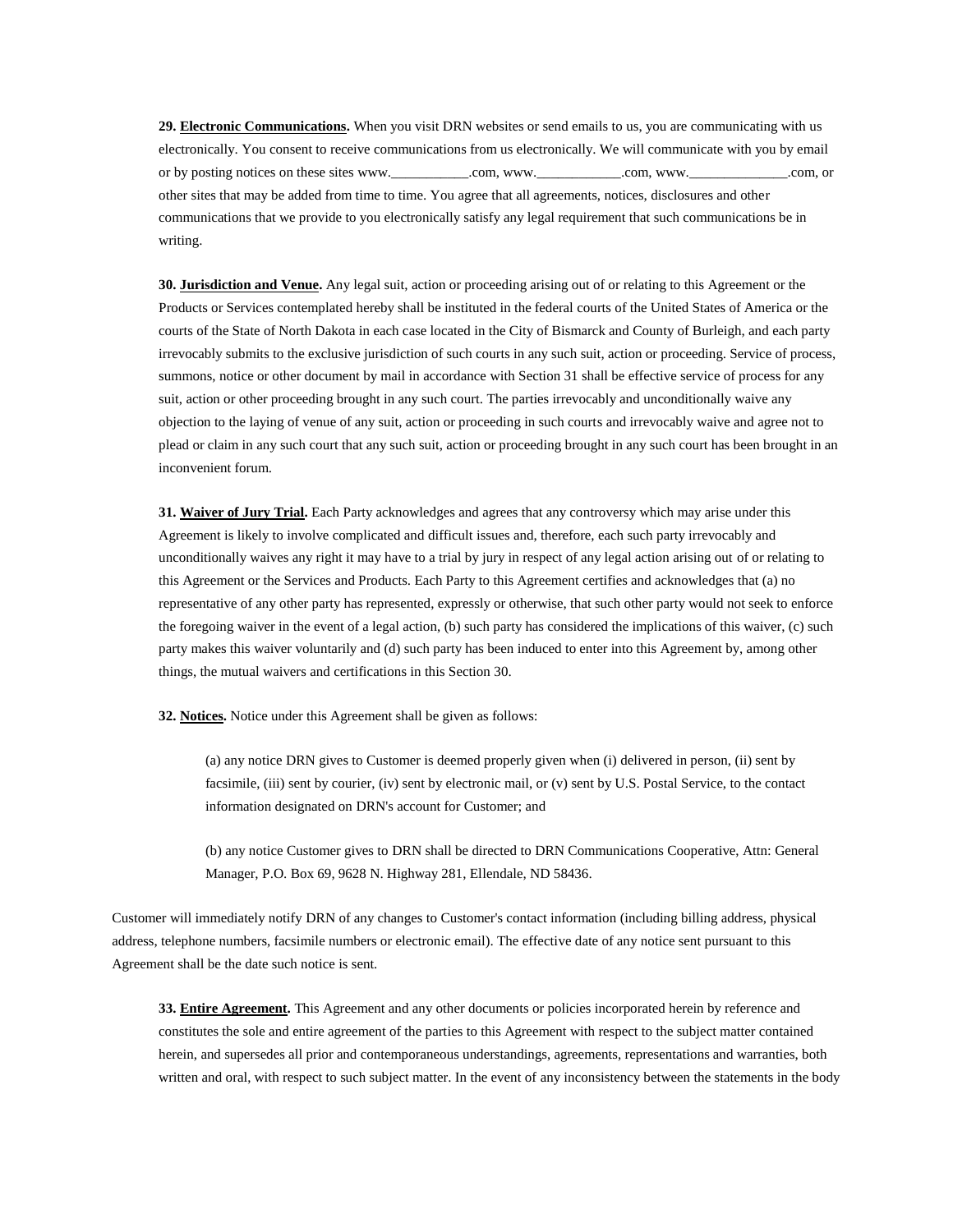of this Agreement and any other documents or policies incorporated herein, the statements in the body of this Agreement shall control.

### **34. General Provisions.**

(a) Headings. The headings in this Agreement are for reference only and shall not affect the interpretation of this Agreement.

(b) Waiver. No waiver by any party of any of the provisions hereof shall be effective unless explicitly set forth in writing and signed by the party so waiving. No waiver by any party shall operate or be construed as a waiver in respect of any failure, breach or default not expressly identified by such written waiver, whether of a similar or different character, and whether occurring before or after that waiver. No failure to exercise, or delay in exercising, any right, remedy, power or privilege arising from this Agreement shall operate or be construed as a waiver thereof; nor shall any single or partial exercise of any right, remedy, power or privilege hereunder preclude any other or further exercise thereof or the exercise of any other right, remedy, power or privilege.

(c) Relationship of the Parties. Nothing herein shall be construed to create a joint venture or partnership between the parties hereto or an employee/employer relationship. Neither party hereto shall have any express or implied right or authority to assume or create any obligations on behalf of or in the name of the other party or to bind the other party to any contract, agreement or undertaking with any third party.

(d) Attorneys' Fees. In the event DRN sees to enforce the covenants contained in this Agreement (or obtain any other remedy in respect of any breach of this Agreement)/arising out of or relating to this Agreement, then DRN shall be entitled to receive, in addition to all other damages to which it may be entitled, the costs incurred by DRN in conducting the suit, action or proceeding, including, but not limited to, actual attorneys' fees and expenses and court costs.

(e) Assignment. Customer may not assign any of its rights hereunder without the prior written consent of DRN, which may be withheld in DRN's sole discretion. DRN may assign any of its rights or obligations hereunder without the prior written consent of Customer. Any purported assignment in violation of this Section 33(e) shall be null and void.

(f) Successors and Assigns. This Agreement shall be binding upon and shall inure to the benefit of the parties hereto and their respective permitted successors and permitted assigns.

(g) Third Party Beneficiaries. DRN's licensors, agents and contractors are intended third-party beneficiaries of this Agreement.

(h) Severability. If any term or provision of this Agreement is invalid, illegal or unenforceable in any jurisdiction, such invalidity, illegality or unenforceability shall not affect any other term or provision of this Agreement or invalidate or render unenforceable such term or provision in any other jurisdiction. Upon such determination that any term or other provision is invalid, illegal or unenforceable, such term or provision shall be deemed to be revised so as to effect the original intent of the parties as closely as possible in order that the